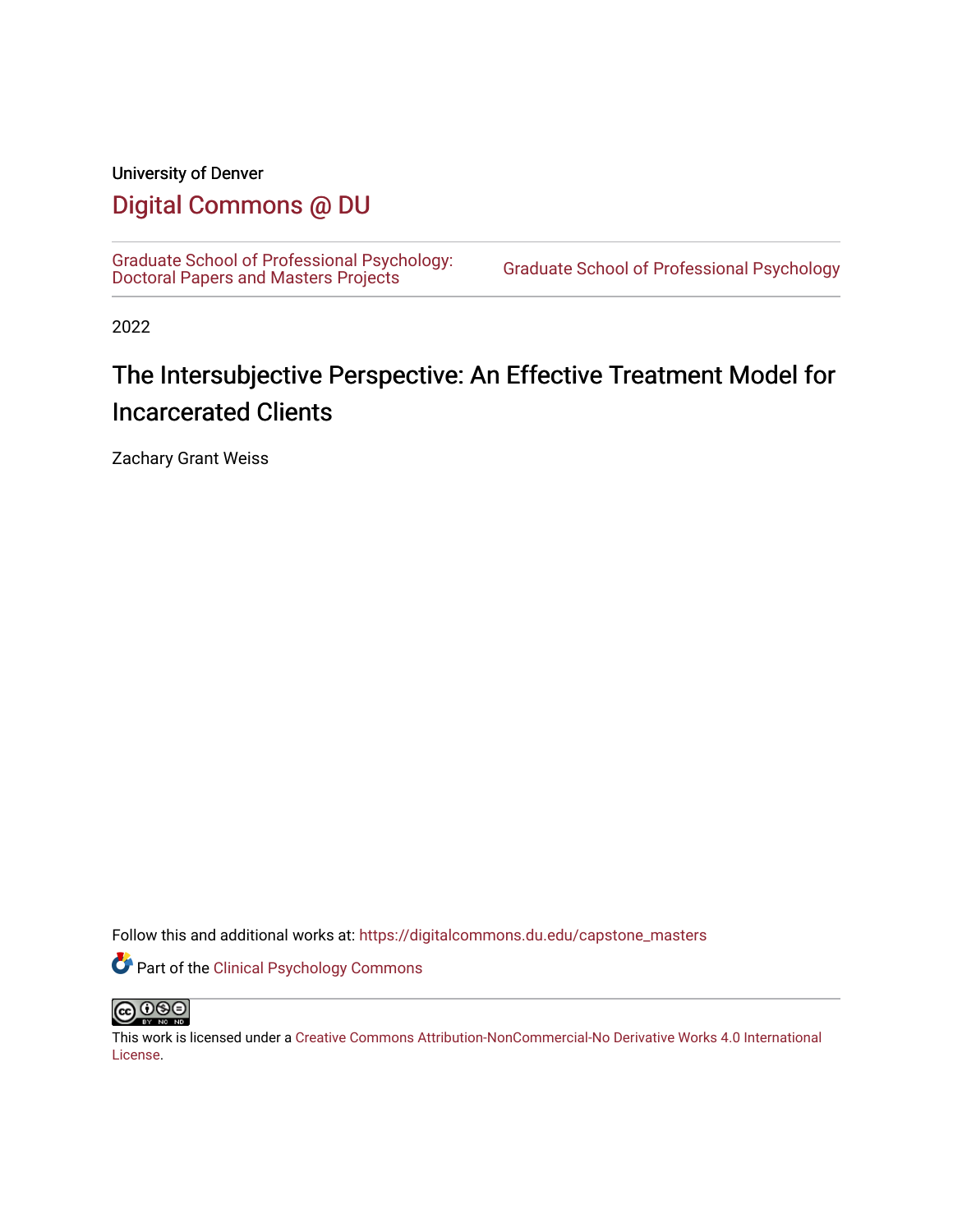$\pmb{r}$ 

The Intersubjective Perspective

An Effective Treatment for Incarcerated Clients

A DOCTORAL PAPER PRESENTED TO THE FACULTY OF THE GRADUATE SCHOOL OF PROFESSIONAL PSYCHOLOGY OFFICE OF GRADUATE EDUCATION UNIVERSITY OF DENVER

> IN PARTIAL FULFILLMENT OF THE REQUIREMENTS FOR THE DEGREE DOCTOR OF PSYCHOLOGY

> > BY ZACHARY GRANT WEISS JUNE2,2022

> > > APPROVED:

Peter Buirski, PhD, Chair

 $\ldots$  .  $-$ 

HaleMartin, PhD

 $\ell$ 

Lauren Dent, PsyD  $\sqrt{ }$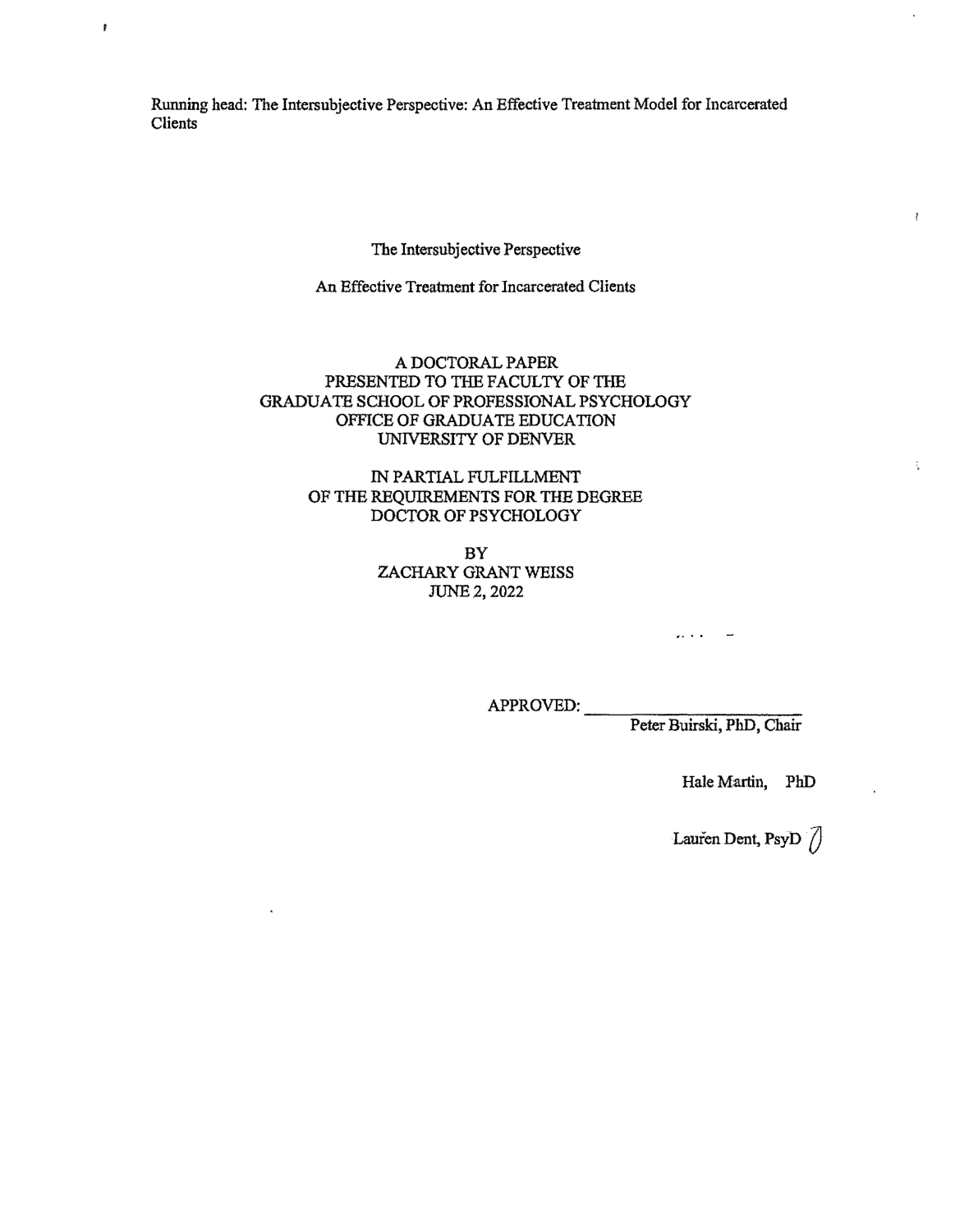# **Forward**

The clinical landscape has drastically changed since the inception of talk therapy. Even during my training years and internship, clinical programs and academia have undergone an incredible tectonic shift. While psychodynamic therapy still perseveres, I have been struck by newer clinicians' reticence to acknowledge dynamic and analytic treatments as modalities worth learning about. I have noticed a parallel process between clients and therapists, both in the lack of foundational knowledge of what dynamic work looks like, its mechanisms of action, and its implications for self-growth and discovery. When describing their history with dynamic and analytic treatments, many soon to be clinicians immediately free associate to Freud, libido, parent blaming, and other vague ideas about psychoanalysis. Meanwhile names such as Kernberg, Klein, Stolorow, Kohut and many others go unmentioned. During my internship year I was pleasantly surprised to find two facts to be true. First, many therapists had received limited training in dynamic therapies but were curious and interested in learning more once provided a general framework for relational, dynamic work. Second, and maybe more exciting, was the realization that many so called behavioral therapists were in fact inadvertently much more relational and dynamic then they realized. With this being the case, I approach this paper with two deeper more broad goals. The first is to begin to make a case for the utility of Intersubjective Systems Theory not just in jails and prisons, but in a wide range of unexpected, challenging and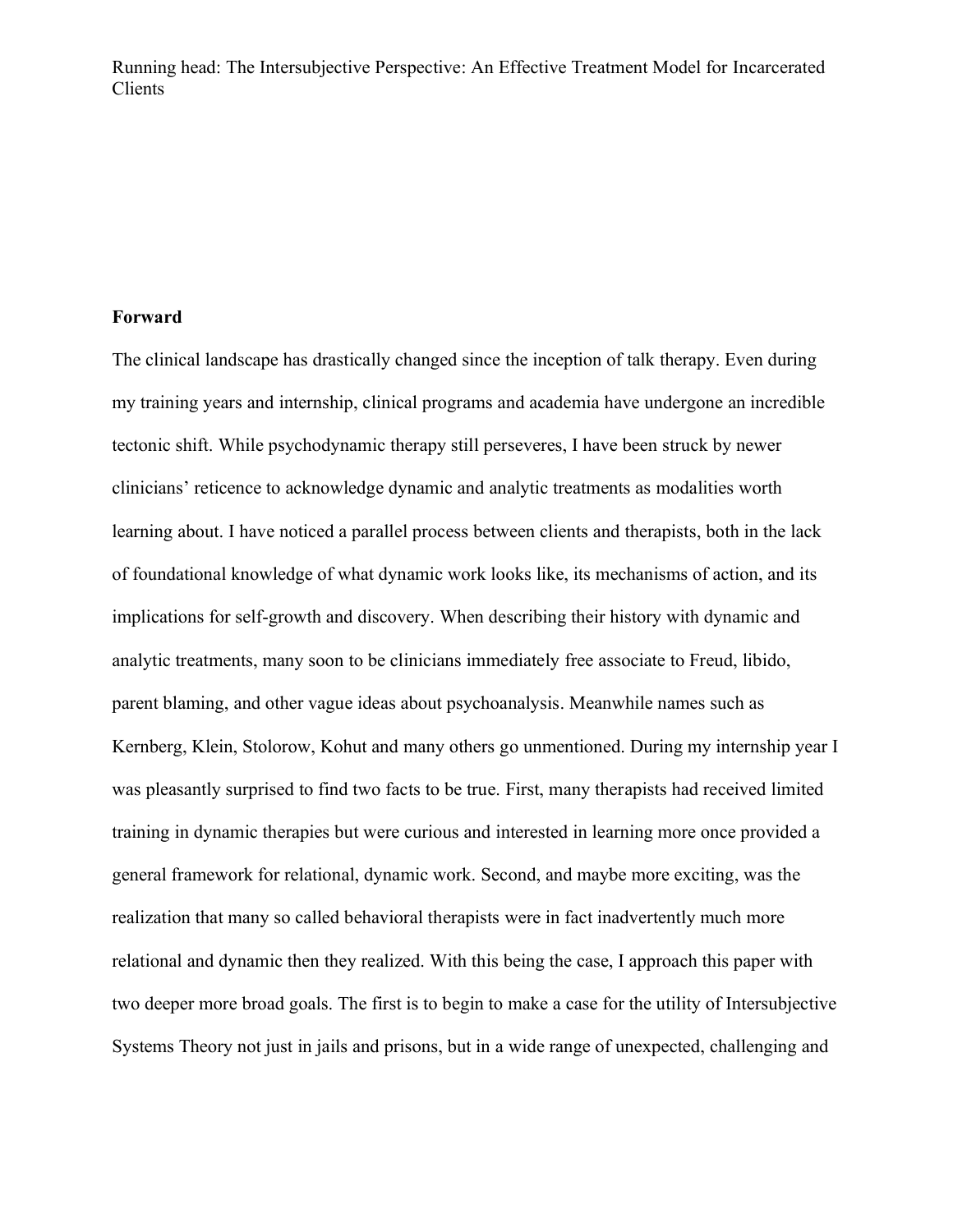The Intersubjective Perspective: An Effective Treatment Model for Incarcerated Clients underserved environments. Second, my other goal is to hopefully introduce clinicians unfamiliar with this model, to a potentially new way of thinking about, and collaborating with their clients.

# **Introduction**

Out of all of Sigmund Freud's many ideas, his hypothesis that psychoanalytic therapy would be a treatment primarily accessed by the wealthy, has been especially salient for me during my clinical training years (Freud, Gay,1999). Despite the many ways in which psychotherapy has changed since the early days of the "talking cure", many patients I have worked with over the years have lamented the difficulty faced in finding the right provider, with the right training, for the right price. Others have no conceptual framework for what theoretically bound psychodynamic therapy looks like. Due to the intrusion of managed care in the therapeutic landscape, many clients are forced to seek help in therapy mills, in which poorly trained or overworked clinicians hold 80-person case-loads, and may only see some of the most in need clients for a single 45-minute session per month. These forms of treatment are in stark contrast to the early days of analytic work in which clients regularly met with their providers, sometimes multiple times a week. These early therapies, and many of the more contemporary relational therapies, prize the therapeutic relationship as the essential feature in allowing clients to develop new ways of relating to themselves and to others. The importance of the relational dynamic has been further emphasized in studies done by Johnathan Shedler, which pointed to the relationship as a foundational component of treatment (Shedler, 2011). Despite this finding, manualized treatments still exert supremacy on the Psychological landscape to the detriment of clients who may conflate advice giving with effective psychotherapy. In the modern era of psychotherapy, treatment continues to be paired down in terms of duration, and emphasis on the foundational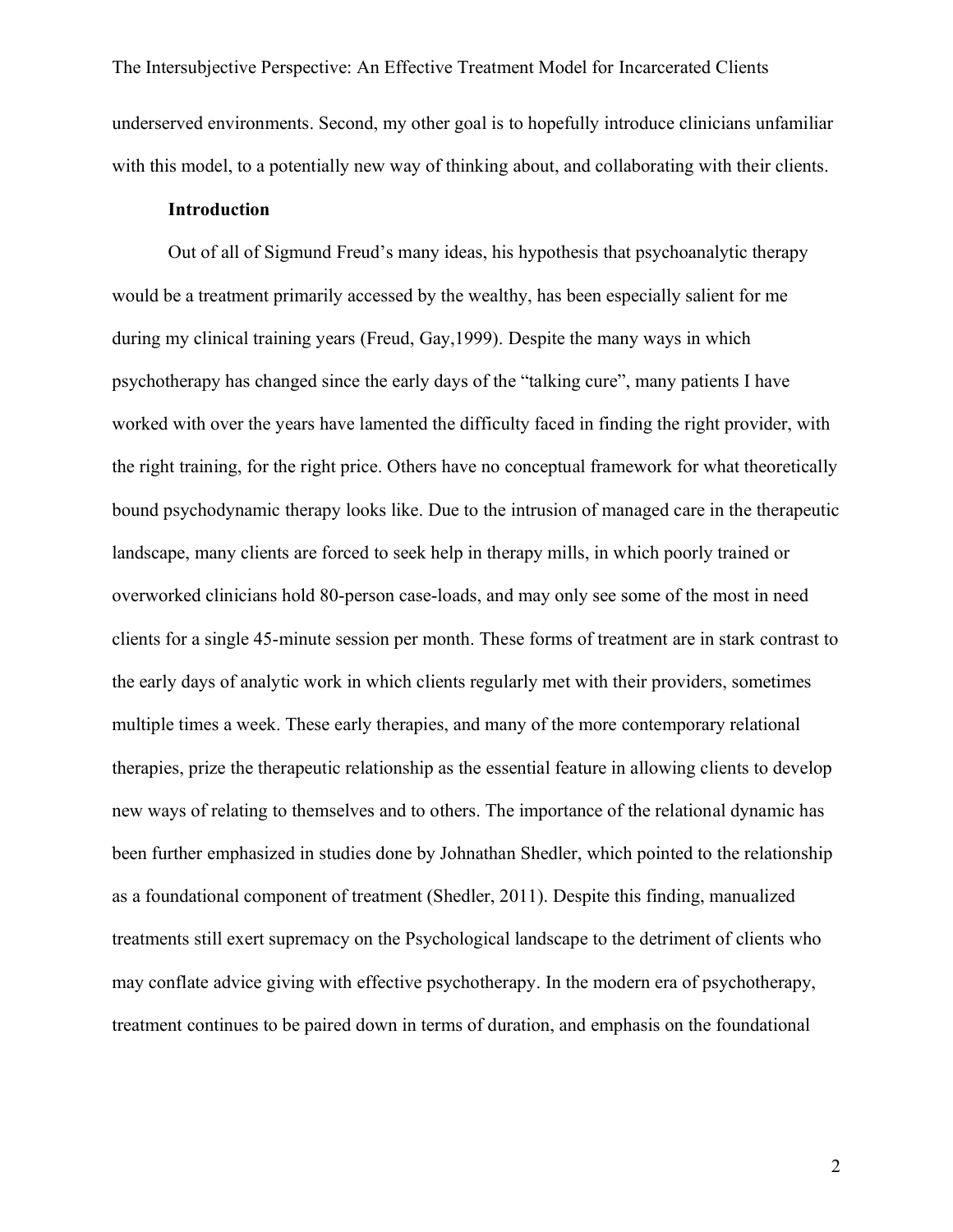The Intersubjective Perspective: An Effective Treatment Model for Incarcerated Clients nature of the relationship which has shown to decrease the effectiveness of treatment (Tiemens, Kloos, Spijker, Ingenhoven, Kampman, Hendriks, 2019).

Alongside the shift in treatment approaches, has been a shift in the landscape of institutionalization of the mentally ill. Due to a process known as trans institutionalization, which will be discussed later in this paper, many of our most severely mentally ill find themselves incarcerated in jails and prisons (Primeau, Bowers, Harrison, XuXu, 2013). As opposed to the structured environment of an inpatient psychiatric hospital, jails present many unique and complex problems for the treatment of the many mentally ill inmates who find themselves warehoused, and without treatment. While jails such as Denver County Jail attempt to do their best to provide effective treatment, the volume of clients seeking help and the limited staffing often leads to the implementation of shorter term behavioral therapies, focused more on skill building then on insight and understanding. As a byproduct of the massive demand, these treatments are often only offered for a limited number of weeks. Short term treatment is further complicated by the fact that contextual environments such as jails and prisons may further concretize pre-existing organizing principles such as "I'm a criminal", "I'm a bad person", "I'm universally hated", and other more insidious and pathological forms of self-experience. In essence, clients who may benefit the most from longer, more dynamic forms of therapy focused on collaboration, illumination and understanding, are some of the least likely to receive this specialized form of treatment. I believe that jails and prisons are a fertile ground for the implementation of a dynamic therapy focused on collaborative and empathic work. Clients in these environments may benefit the most from therapy focused on the illumination of how clients came to find themselves incarcerated, articulation of early childhood impact on the experience of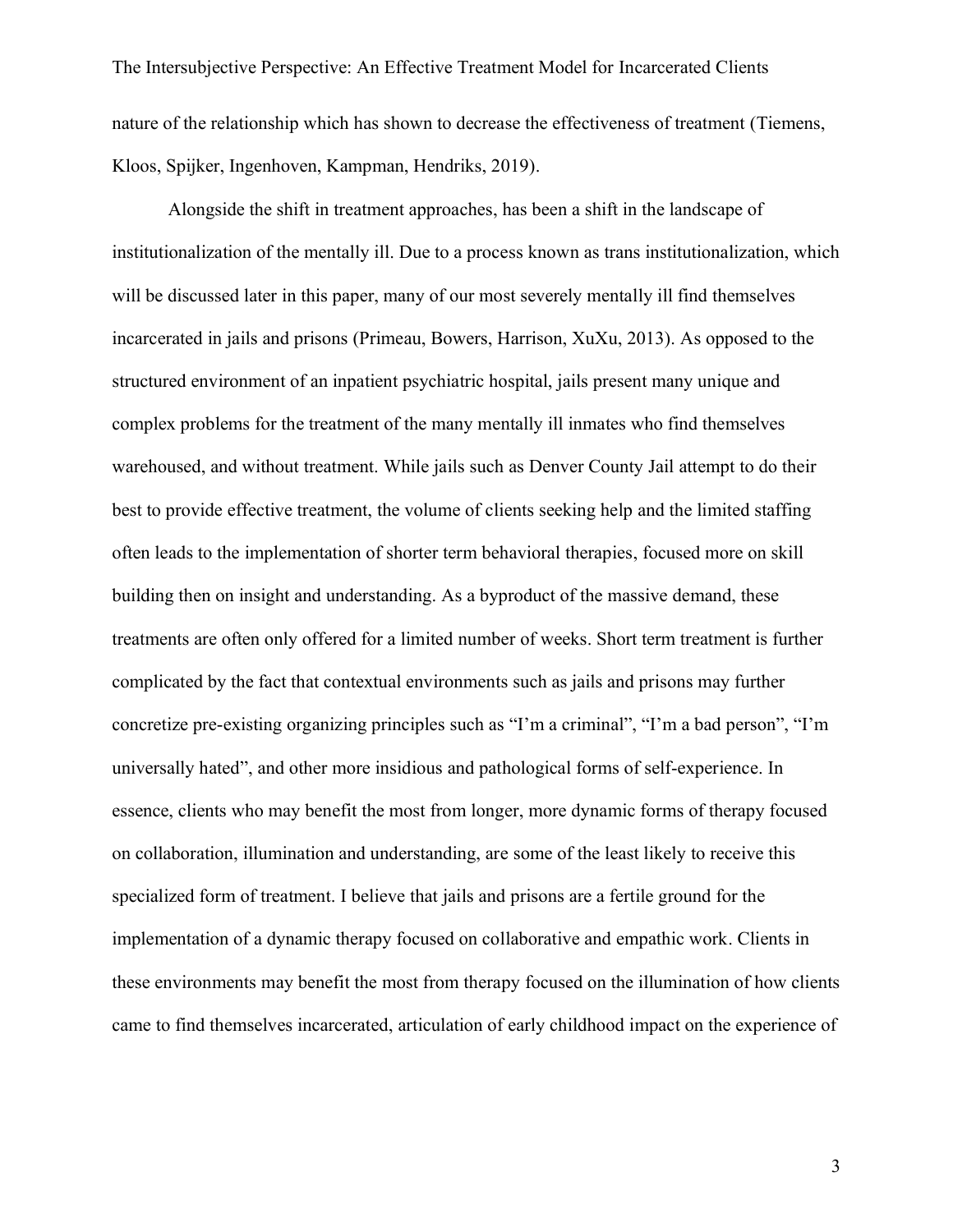The Intersubjective Perspective: An Effective Treatment Model for Incarcerated Clients self and others, and the development of new, and potentially more hopeful ways of understanding oneself.

Although there is already a large body of theoretical literature on the utility of Intersubjective Systems Theory in working with more challenging clinical presentations, little has been written about the use of this approach in working with incarcerated clients. In this paper, I will be making the case for the utility and need for the Intersubjective Perspective in working within the forensic system. This paper will first focus on building a general framework for Intersubjective Systems Theory, and its theoretical understanding of clients' striving towards health, love and connection. Next, this paper will take time to focus on a brief history of trans institutionalization and its implications for treatment. This paper will also briefly cover the general framework for the clinical application of Intersubjective Systems Theory, as well as addressing the intersubjective understanding of aggression. Finally, I will use a previous case from my time at Denver County Jail to explore and highlight both the need for an intersubjective approach, as well as how the approach plays out in an actual therapeutic dyad. By the end of this paper I hope to have laid the framework for further thought and research into the need for a more dynamic and relational approach in the treatment of clients who have found themselves behind bars.

#### **The Intersubjective Perspective**

With its framework built on the philosophy of Phenomenology, Intersubjective Systems Theory places a heavy emphasis on the collaborative exploration and illumination of the internal subjective self-experience, the ways in which clients have learned to relate to others, and clients overall subjective experience of their place in the world (Buirski et. al, 2020). It is also important to note that the Intersubjective perspective does not discount the overlapping complexity of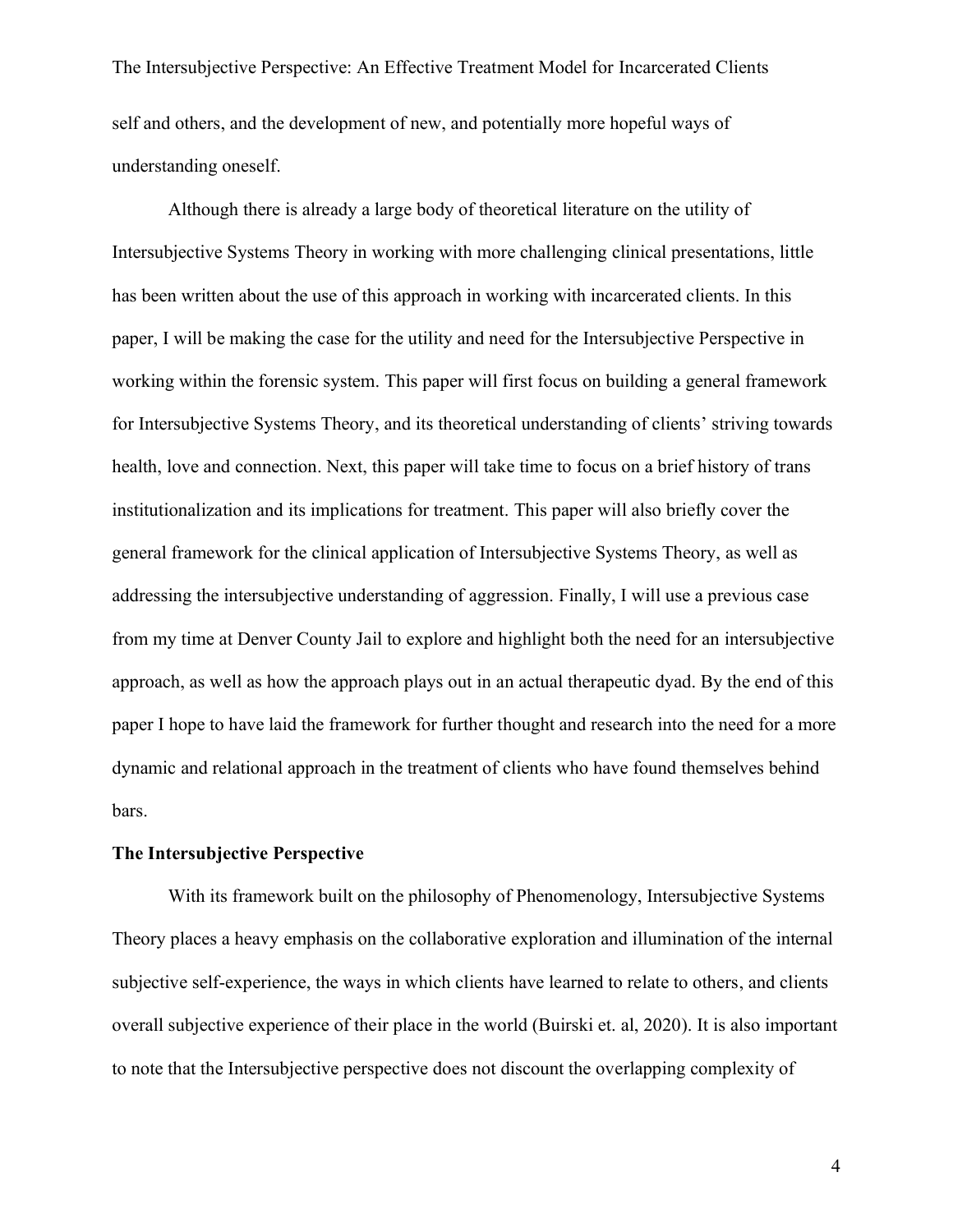The Intersubjective Perspective: An Effective Treatment Model for Incarcerated Clients nature and nurture. However, the relational approach, as well as the systemic approach, pay special attention to the ways in which nurture directly impacts developing children's, and ultimately adult clients' relation to their preset nature. As an example, a child may be born with characteristics of an Attention Deficit Hyperactivity Disorder diagnosis. In one scenario, this child may receive early and continuing messaging that they are energetic, creative, and dynamic. In another scenario, this child may receive early and continuing messaging that they are disruptive, lazy and annoying. Research supports the ways in which negative treatment of children with ADHD has been linked to the comorbidity between ADHD and Major Depressive Disorder (Simmons, Antshel, 2020)

In Sigmund Freud's initial conceptual framework of personality, early psychoanalysis imagined the Cartesian mind (Freud, 1920). The mind, and its internal workings, were seen as separate from the world, and functioning of its own machinations i.e. the mind in here, and the world out there are separate (Freud, Gay, 1999). The intersubjective model takes a post Cartesian approach to the experience of oneself in the world, and fundamentally believes that a person's experience and understanding of themselves is a co-created interaction between mind and world. This collaborative process is essential in understanding the Intersubjective theory of personality development, as well as the dynamic and collaborative interaction that co-occurs in the therapeutic dyad. This is especially important when attempting to understand and attune to the plight of the incarcerated individual. Society has an accidental tendency towards the Cartesian model of mind when thinking about inmates. The assumption frequently is that people who were incarcerated were born "bad" and "aggressive". This view places inmate behavior in a vacuum, and ignores the overlapping impacts of context and early relationships, that lead to personality development as a byproduct of interaction with the external world, not in spite of it.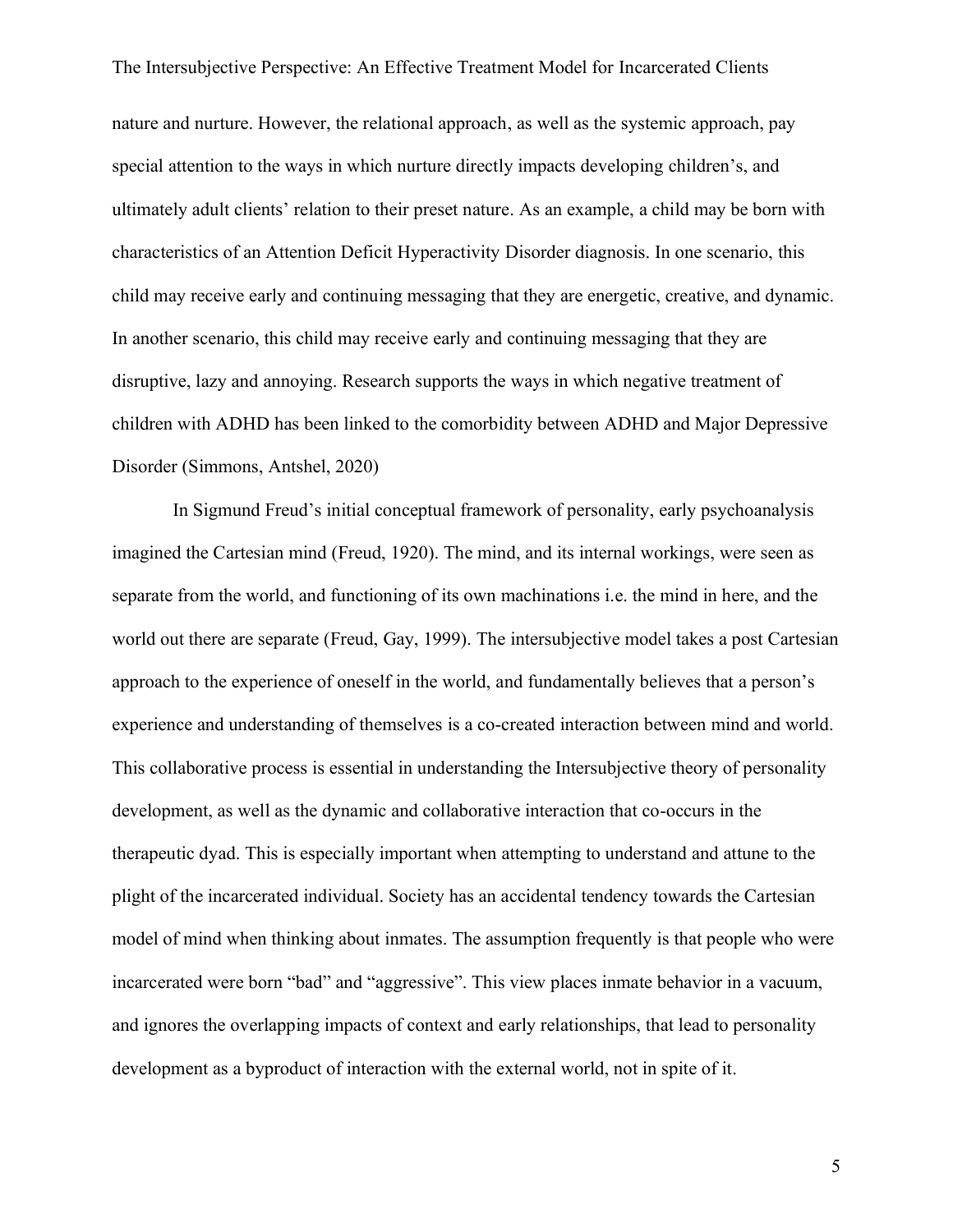It is paramount to the Intersubjective Perspective that we understand humans as an especially relationally and contextually bound organisms. While this is true throughout the developmental life cycle, the impact of relationships and context is especially important during early childhood development (Doctors, 2007). As mentioned earlier, while children are born with certain preset biological dispositions, temperament, skin color, etc., personality and experience of self is not readily apparent and develops gradually over time (Beebe, Lachmann 1998). Babies are born ideally into a situation in which they are supported by primary care providers. Much in the same way that we look in the mirror to gain an awareness and understanding of our physical features, children look out into the world, and to their caregivers as early means of knowing themselves as reflected in the way they are responded to (Beebe, Lachman,1998). Much of the psychological literature supports that early child/parent interactions such as empathic mirroring, play an important role in facilitating self-experience. Moments in which a childs smile or sadness is reflected back by a parents' own facial or verbal recognition of affect, plays an important role in the development of personality (Winnicott, 1967). Similarly, concepts such as the "Winnicottian", or good enough parent, help to shape early understanding of the role and acceptability of affect (Winnicott, 1953). When parents work to set aside or effectively regulate their own affective states while making space for, and acting as a container for a childs affective states, children are more likely to follow a healthy developmental track. Affect plays an especially important role in all of human life in its ability to organize and inform personal experience and meaning making (Atwood, Stolorow, 2014).

While there are many ways for primary care providers to respond to children, and many scenarios which require responding, the Intersubjective Perspective focuses its gaze on two primary styles of responding. The first style is referred to as attuned responding. We can broadly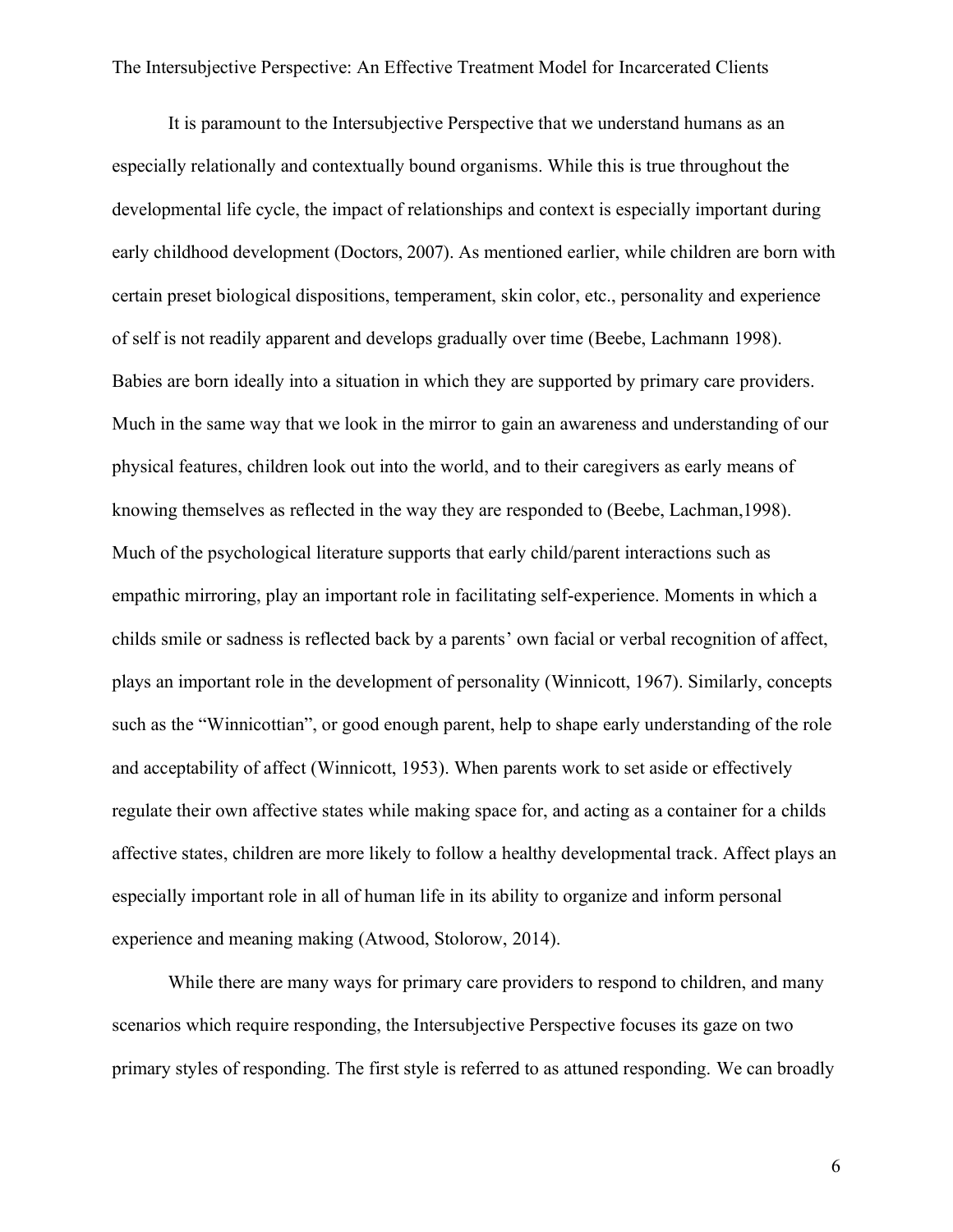think of this response style as being geared towards empathy, compassion, unconditional love, and curiosity. As defined in the Merriam-Webster dictionary, attuned means "aware of and attentive to something" (Merriam-Webster, 2022). Attuned responding serves many purposes, all in the support of longer term mentally healthy functioning (Buirski et. al, 2020). As an example, a child may come home from school crying. An attuned parent might respond to this event by stating "You seem so upset! What happened?". The child in turn might respond with "another kid at school picked on me and called me a loser". Finally, the parent might respond with "It's upsetting to be called names and it really hurt your feelings. That was a mean thing that the other kid said". While this interaction may seem simple on the surface, the child has received an incredible amount of information about their sadness and their social interaction. In this short example, the child has learned that it is ok to be sad, that other people are able to recognize their sadness without being put off or burdened, and that sadness can be expressed and processed as opposed to "solved" as a healthy form of affect regulation. The child has also learned to recognize that sadness might be an appropriate response to cruel words from another, and finally that the child is not at fault or responsible for being insulted and is certainly not a "loser". Attuned responding in general helps to facilitate a healthy and compassionate self-experience (Buirski et. al, 2020), meaning that when others are attuned to us and our needs, it allows for the internalization of an ability to be attuned with ourselves. This is the goal for mentally healthy adults, in which we are able to relate to ourselves in a way that is, similar to the good-enough parent who is compassionate, empathic, supportive, and curious.

On the other end of the spectrum, we have missattuned responding. This way of responding comprises a wide spectrum of approaches to affect and experience. It is outside the scope of this paper to fully address the myriad forms of missatunement, especially in early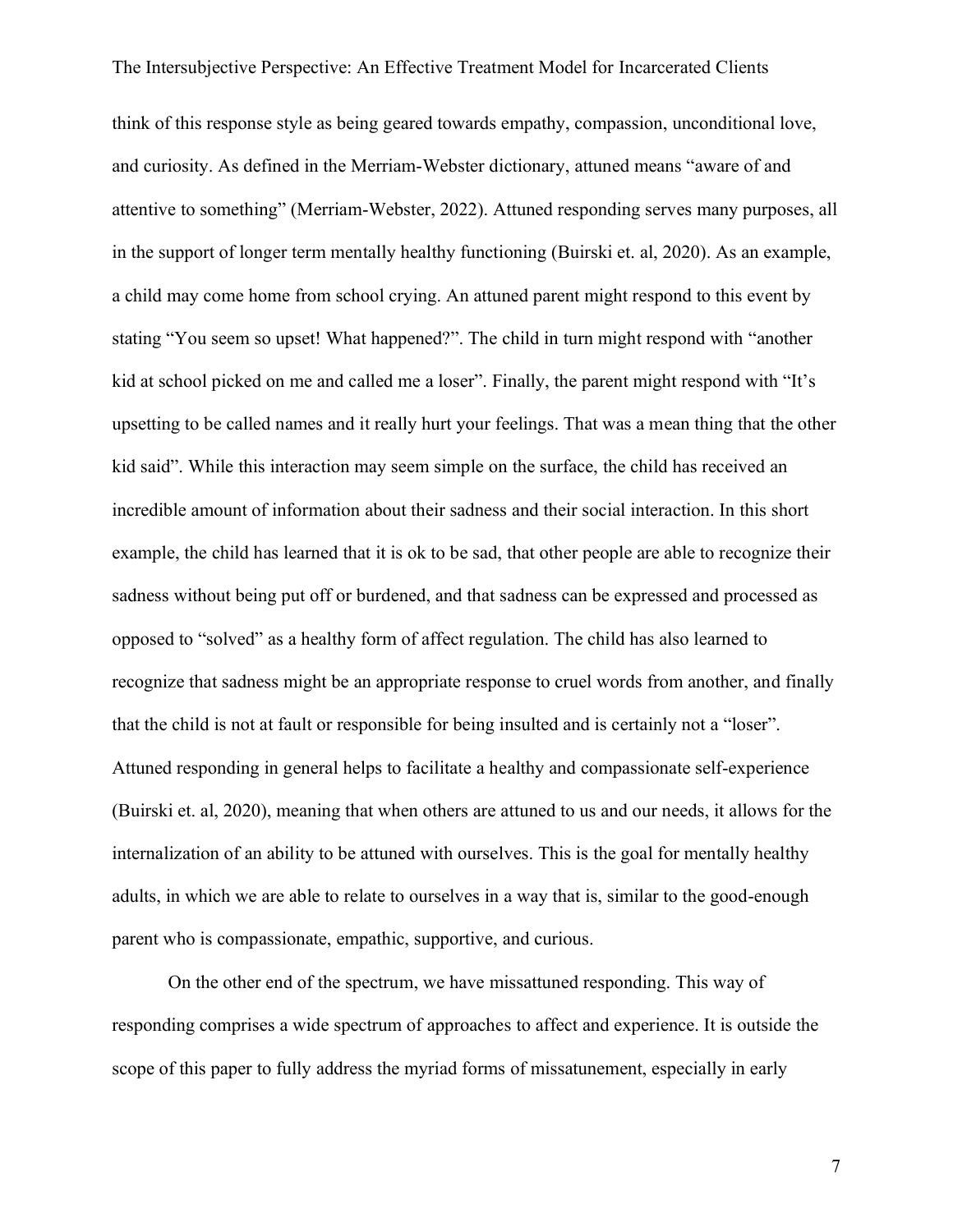The Intersubjective Perspective: An Effective Treatment Model for Incarcerated Clients childhood. However, we can start to think of missatuned responses as generally being invalidating, pathologizing, judgmental, harsh or cruel, and not geared towards empathizing. Early missatunment can be as subtle and covert as a busy parent who rolls their eyes every time a child reports how tough their day has been, communicating that feelings are burdensome and better kept to oneself. Missatunement can also be as overt as physical, sexual and emotional abuse, which communicates worthlessness, unlovableness and helplessness. Missatunement does not facilitate a healthy self-experience and instead leads to adaptive ways of understanding oneself, others, and the world, in an attempt to maintain safety, stability, and connection, primarily to early caregivers (Buirski et. al, 2020). Early missatunement experiences lead to what is frequently referred to in clinical psychology as psychopathology, although the intersubjective perspective recognizes this as, clients' best attempts at striving towards health and connection (Buirski et. al, 2020).

Over time, a multifactorial combination of responding styles, life events, societal norms and many other factors exert influences on how clients come to experience and understand themselves (Atwood, Stolorow, 2014). Bronfenbrenner's ecological model highlights the many over lapping domains which inform our identity and behaviors (Bronfenbrenner, 1979). As the developmental process continues, children begin to develop organizing principles. Similar in some ways to the concepts of core beliefs or schemas, organizing principles are ideas that seem to be at the core of personality and self-experience, and exert and immense force on how clients view, understand, and relate to themselves and others. Organizing principles fashioned from early missatuned responding are especially malignant, and are often the reasons why clients find their way to therapy. An organizing principle such as "I am worthless" will inevitably impact mood, relationships, work and home life, pursuit and setting of goals, as well as other areas of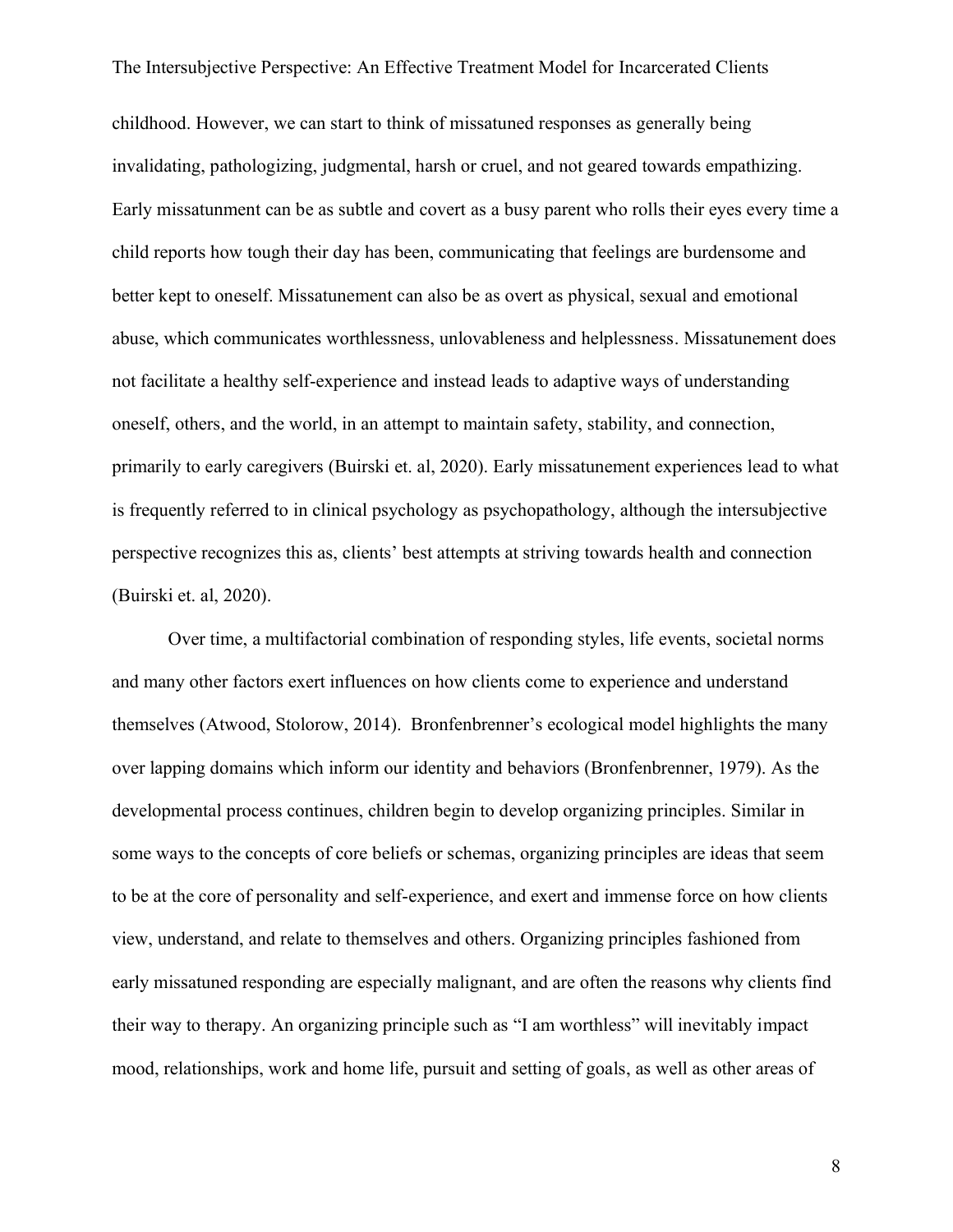daily functioning. Much like an out of tune guitar will be especially notable in comparison to an accurately tuned band, clients coming into therapy may have noticed that they find themselves in a discordant relationship with many aspects of their life.

#### **Therapy Through the Intersubjective Lens**

When people eventually find their way to psychotherapy, their presenting problems are often this felt sense of discordant interaction, usually presenting as depression or anxiety, as well as what might be defined as a pre-reflective yearning. As previously mentioned, the development of a healthy, compassionate and unconditionally loving self-experience is the key ingredient to a healthy inner and outer life, and its absence leads to problems in functioning. It is the striving towards health and a yearning for attuned responding that brings people into our waiting room; a hope for a new experience, paired with the simultaneous fear of the repetition of a harmful yet familiar experience (Buirski et.al, 2020). While Intersubjective Systems Theory does not see the therapeutic process as one of "reparenting", it is an environment in which the psychotherapist can provide a new and potentially corrective attuned experience through collaboration with patients in an effort to illuminate a patient's developmental narrative in the context of present day deficits in functioning (Orange, Atwood, Stolorow, 1997). There is no "curing" or "fixing" from the Intersubjective lens, in the same way that you do not "cure" or "fix" appropriate sadness. Instead, the relational psychotherapist highly prizes the subjective experience of the client. While there is an infinite amount of interactions that are birthed out of each unique dyadic alliance, there are three primary skills implemented in an intersubjective endeavor. Attunement to affect is the first tool that the intersubjective therapist utilizes to illuminate subjective experience. By labeling the clients subjective emotional experience, the therapist provides a unique experience where clients can feel understand, better understand themselves and develop a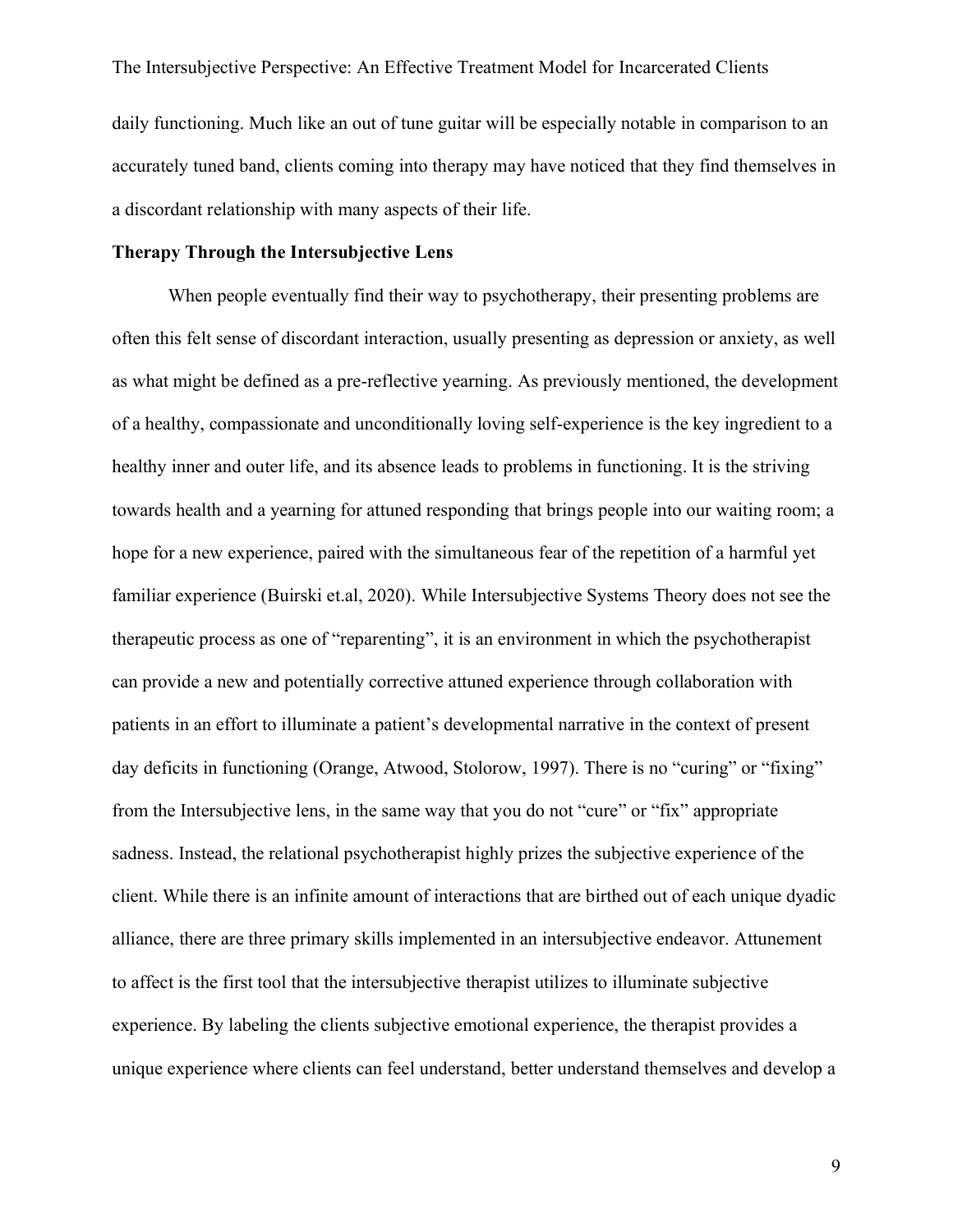broader emotional vocabulary. A byproduct of therapeutic attunement is the increased familiarity with the sensation of appropriately being attuned to, thus engendering a retroactive understanding of early missatunement and the potential for the development of new organizing principles (Buirski et. al, 2020). When a patient makes a statement like "when I used to try to tell my dad I was sad, he'd always tell me to suck it up. I just kind of stopped letting him know how I was doing", the intersubjective therapist might respond with "It hurts to have your feelings dismissed. It makes sense that it would feel scary to open up to others". This statement provides a new and corrective emotional experience by attuning to feelings of hurt, invalidation and even fear, instead of dismissing those feelings as they had been in early childhood. This client may have never been able to put into words the ways in which their father's response impacted their ability to connect with or share with others. Conversations such as this one, and attunements in general play a major role in the collaborative process of building a conceptualization with the client.

A second major role of the therapist is to use subjective experience in the present to find our way back to past misattuned experiences, as well as being curious about affect words utilized by the client. In the early parts of the conversation with the previous client, the therapist might have taken notice when the client stated. "I kind of get scared when I think about telling my partner how I feel", to which the therapist might respond with "tell me about feeling scared". The client may respond with "I'm just scared they'll get annoyed with me or it'll stress them out". Finally, the therapist might respond by asking, "I'm wondering if there have been other people in your early life who made you feel like you were burdening or bothering them with your feelings? How did your parents respond when you would tell them you were upset or anxious or scared?". Through this technique, the therapist uses jumping back to the past as a way to better understand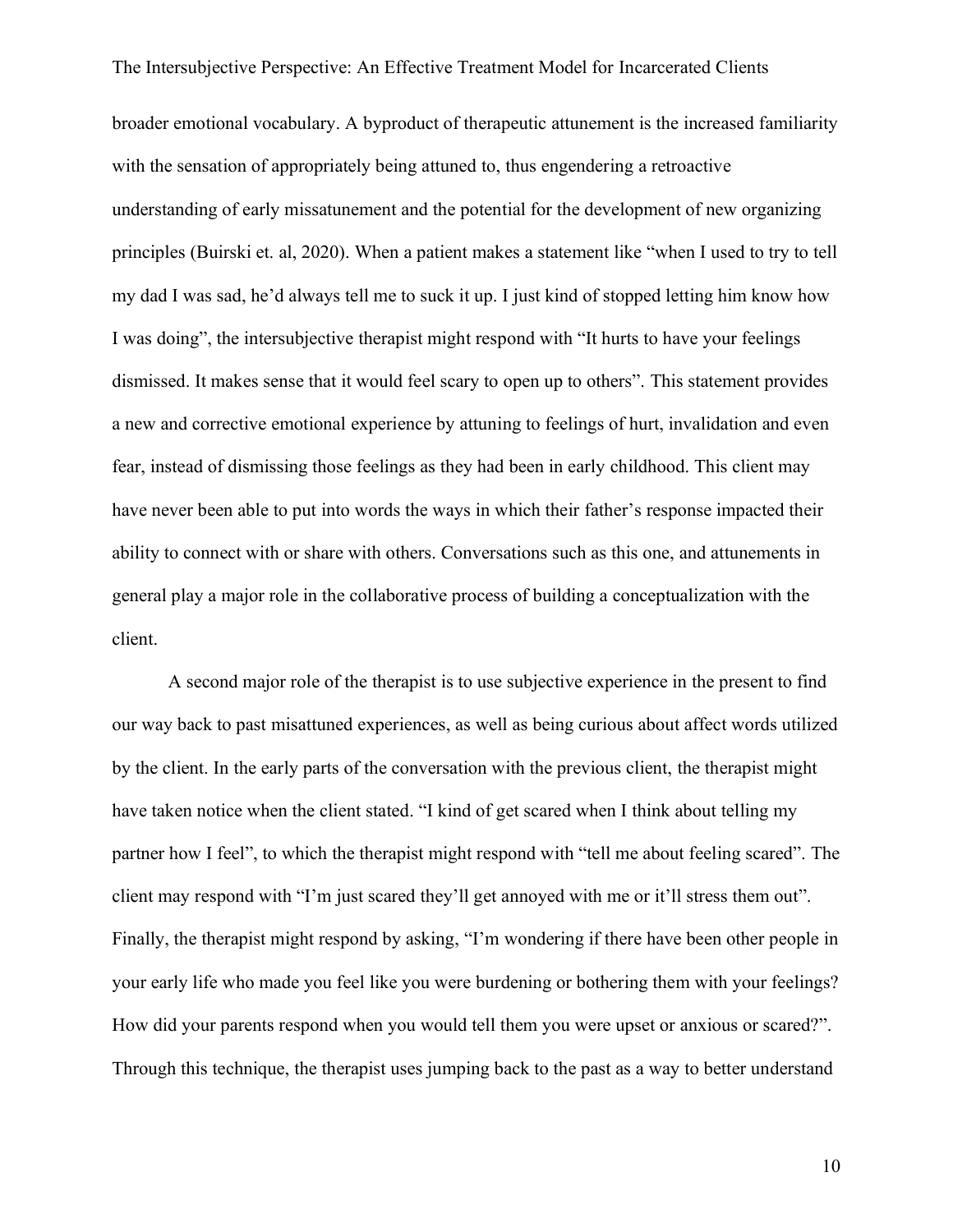The Intersubjective Perspective: An Effective Treatment Model for Incarcerated Clients the contextual and relation circumstances that make up the clients' assumptions about sharing their feelings with others. In essence, attunement is used to better understand how the client came to be the way that they are, and better understanding leads to more effective attunement, allowing the therapist to provide a continuous and ever expanding corrective experience. Jumping back to the past also allows clients to recontextualize, and better understand the ways in which they have learned to relate to others, and to protect themselves from real and perceived threats to love and safety.

Finally, through the use of attunement and exploration, the therapist is able to articulate to the client, the collaboratively built narrative of how the clients sense of self is organized. It is important to note that yet again we see an important distinction between early Freudian analysis and the more contemporary relational perspective. Interpretation presents communication from therapist to client as objective truth. On the other hand, the concept of articulation places more emphasis on communicating a shared and co-created narrative of how the client came to be the way that they are, that is birthed from the intersubjective field created by the overlap of the therapists' and clients' unique subjective worlds. While the distinction between "interpretation" and "articulation" may seem purely semantic, it highlights the style of thinking about the therapeutic situation that is the foundation of the intersubjective model. Specifically, the use of the word articulation highlights that the intersubjectively oriented therapist recognizes the uniqueness of each new therapeutic dyad, as well as the fallibility of the therapist due to their own unique subjective experience with their own set of potentially limiting organizing principles; a concept frequently referred to as countertraference.

In relation to working with incarcerated clients, the intersubjective model is especially well suited due to emphasis on early experience in the shaping of identity. Many clients in the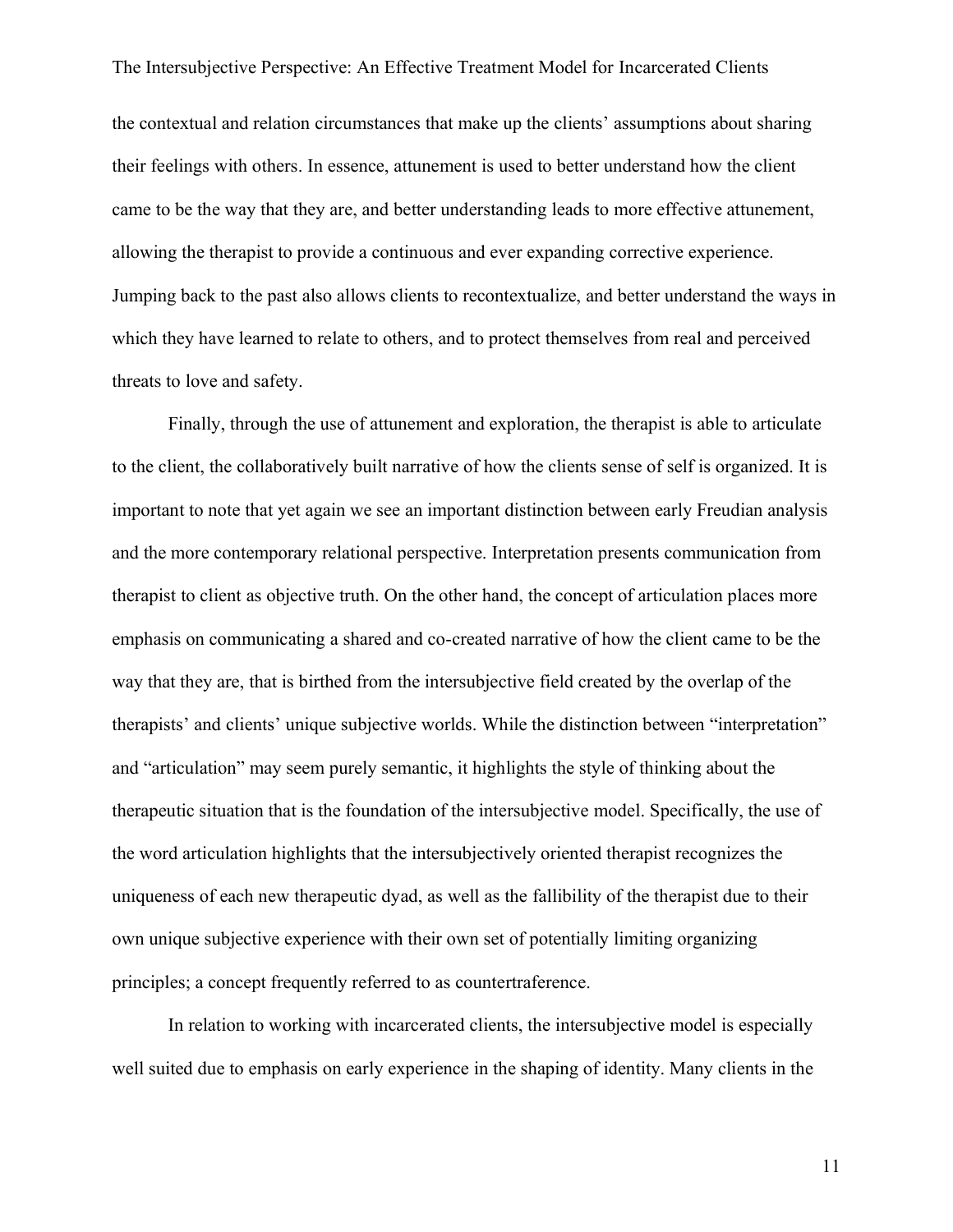jail and prison system grow up in contextually harsh environments in which factors such as poverty, parenting, education, available opportunity and discrimination are all present (Altman, 2010). Adults from such environments may especially benefit from a therapeutic approach that focuses on collaboration and attunement. Incarcerated patients may benefit from better understanding themselves as complex selves, shaped by their unavoidable circumstances, as opposed to being organized around being "bad people" or "criminals".

# **Aggression and Intersubjectivity**

It is important to briefly touch on how the intersubjective perspective approaches the concept of aggression in patients, as patients in the criminal justice system often have a history of violence, and a tendency towards the expression of aggression. The early Freudian model of analysis is oriented around the Cartesian mind and its internal drives (Freud et. al, 1999). Freud in his medical model of the mind, hypothesized that the unconscious mind was split into three distinct section, id, ego, and superego (Freud, 1920). The superego was the stern rule bearing sector of the mind, and the ego took on the role of marriage counselor in encouraging collaboration between the superego and the id (Freud, 1920). Finally, the id was a sector of the internal unconscious made up of pure drive and sexual and aggressive impulse (Freud, Gay, 1999). Freud conceptualized aggression as an internal process that is innate to human psychology (Freud, 1915).

By comparison, two-person relational models view aggression and all feelings as a cooccurring process between person and context (Lachmann, 2000). In the case of my patient we will see how early missatunement, and its impact on the development of self-experience, overlap with situational aggression. In thinking about many incarcerated patients, the phrase "A culture" of Violence" needs to be taken literally. The intersubjective perspective places a heavy emphasis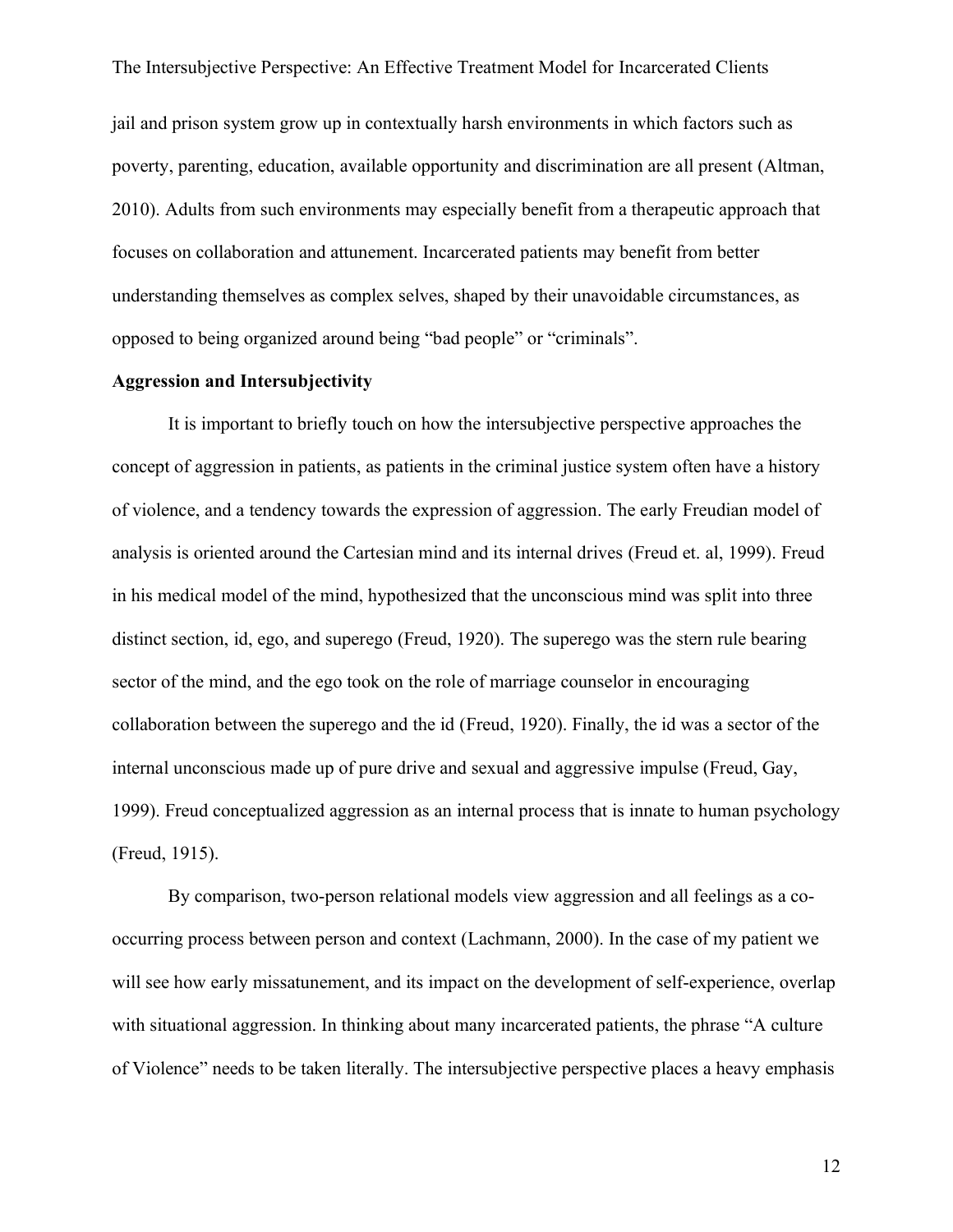on the impact of culture in shaping organizing principles and normative behavior in individuals. Patients who grow up in crime families and gang culture, learn young that violence is not only a means to an end, but is deeply interwoven with personal safety, respect and success (Spapens, Moors, 2019). It is helpful to empathize with the gang perspective that members of criminal organizations may organize themselves around the idea that they are soldiers. Acts of aggression towards other gangs can then be seen as a response to context, as opposed to aggression occurring in the vacuum of the unconscious. It is also helpful to see acts of aggression towards civilians as a way of maintaining connection to loved ones and perceived family. As mentioned earlier, patients seek out therapy in search of a longed for attuned responding and connection. Children with absent, drug abusing parents may hypothetically seek out gang culture for similar reasons.

#### **Trans institutionalization**

No conversation about the treatment of incarcerated psychology patients is complete without first understanding where the need for increased psychotherapy for this population arises from. In the early days of psychotherapy, patients struggling with severe and persistent mental illness were almost entirely treated and warehoused at large asylums. Understanding of psychology was limited and the mentally ill were often viewed as lepers, needing to be kept away from the general public. Frequently, asylums were overcrowded with hundreds of psychiatric patients. Eventually a major shift occurred in the treatment of the mentally ill referred to as de-institutionalization. The shutting down of large asylums was a push towards seeing patients as whole people, spurred on by the Kennedy family (SAMHSA, 2022). After the unsuccessful and destructive lobotomy of her younger sister Rosemary Kennedy, Eunice Kennedy began pushing for the improved treatment of the mentally ill and as a result, blazed a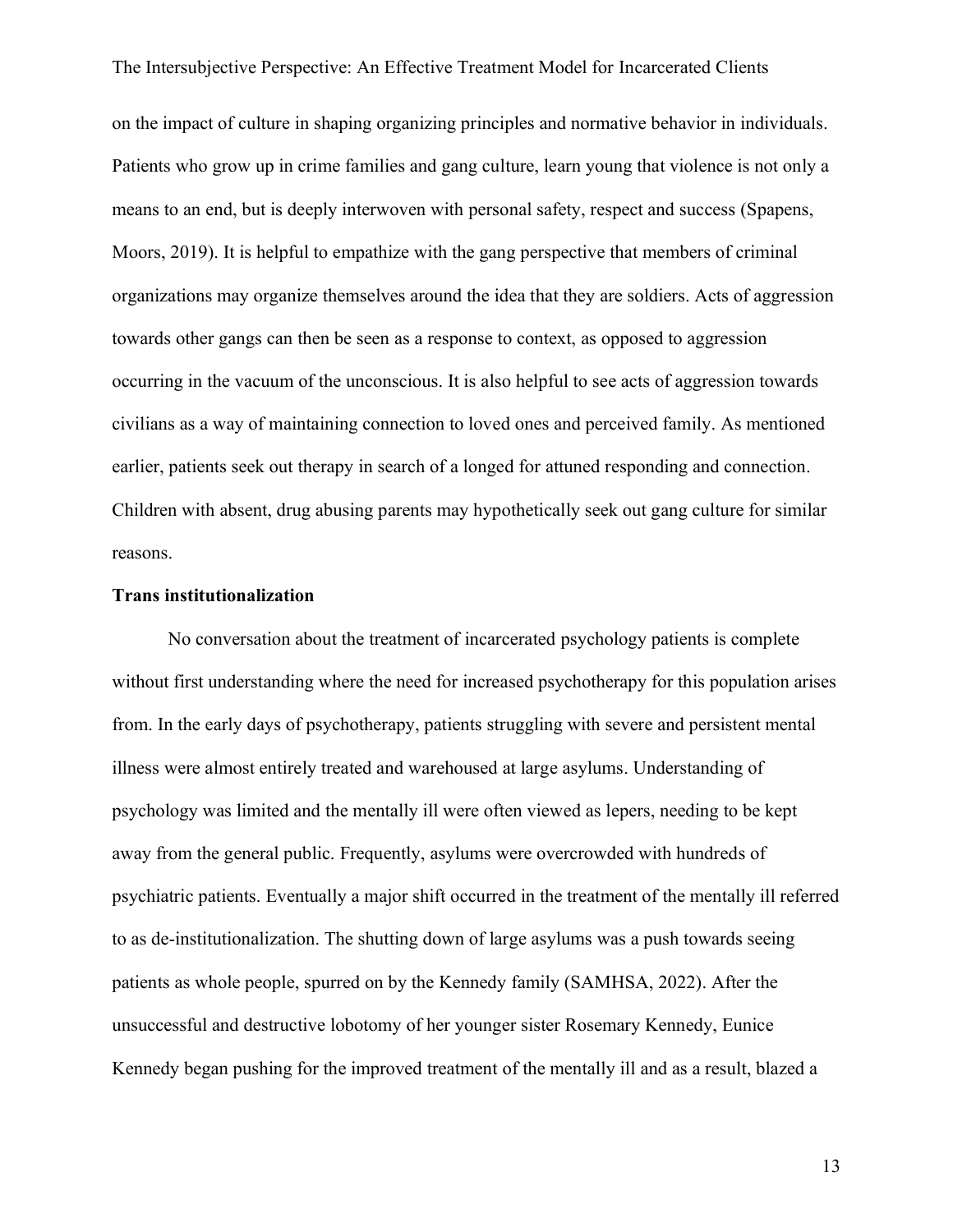The Intersubjective Perspective: An Effective Treatment Model for Incarcerated Clients path for the closing of massive asylums (SAMHSA, 2022). However, de-institutionalization came with an unfortunate and heavy price.

Closing the large asylums did not decrease the amount of people struggling with severe and persistent mental illness. Instead, this over correction has made it far more challenging for those in need to find beds in long term psychiatric facilities (Primeau et al, 2013). Due to this lack of supply, a process known as trans institutionalization has occurred in our country. As a result of this lack of access, more and more severely mentally ill patients find themselves in another kind of inpatient setting; the jail and prison system (Primeau et al, 2013). Instead of avoiding the warehousing of psychiatric patients, the process of de-institutionalization simply led to patients being more likely to get picked up by the police and to fall through the cracks of the criminal justice system. Due to this process, there is a greater need to understand and implement new, more advanced forms of psychotherapy in criminal justice settings.

#### **The Case of Patient X**

Patient X was referred to me during my time at the Denver County Jail. Important to note is that patients are generally self-referred by a process in which an inmate may request to work with the psychology department. Also, important to note is the fact that inmates are traditionally provided six to eight weeks of individual therapy which can be extended at the preference of the therapist and the supervisor. The duration of this therapy was seven weeks. At the time of our meeting, Patient X was a 38-year-old cisgender heterosexual Latinx male. He initially presented to treatment for management of depression and, in his own words "to talk about how I ended up here". In our initial consultation session, Patient X reported feeling lost and concerned about the future. He reported that he might be going to prison for a long time and expressed feeling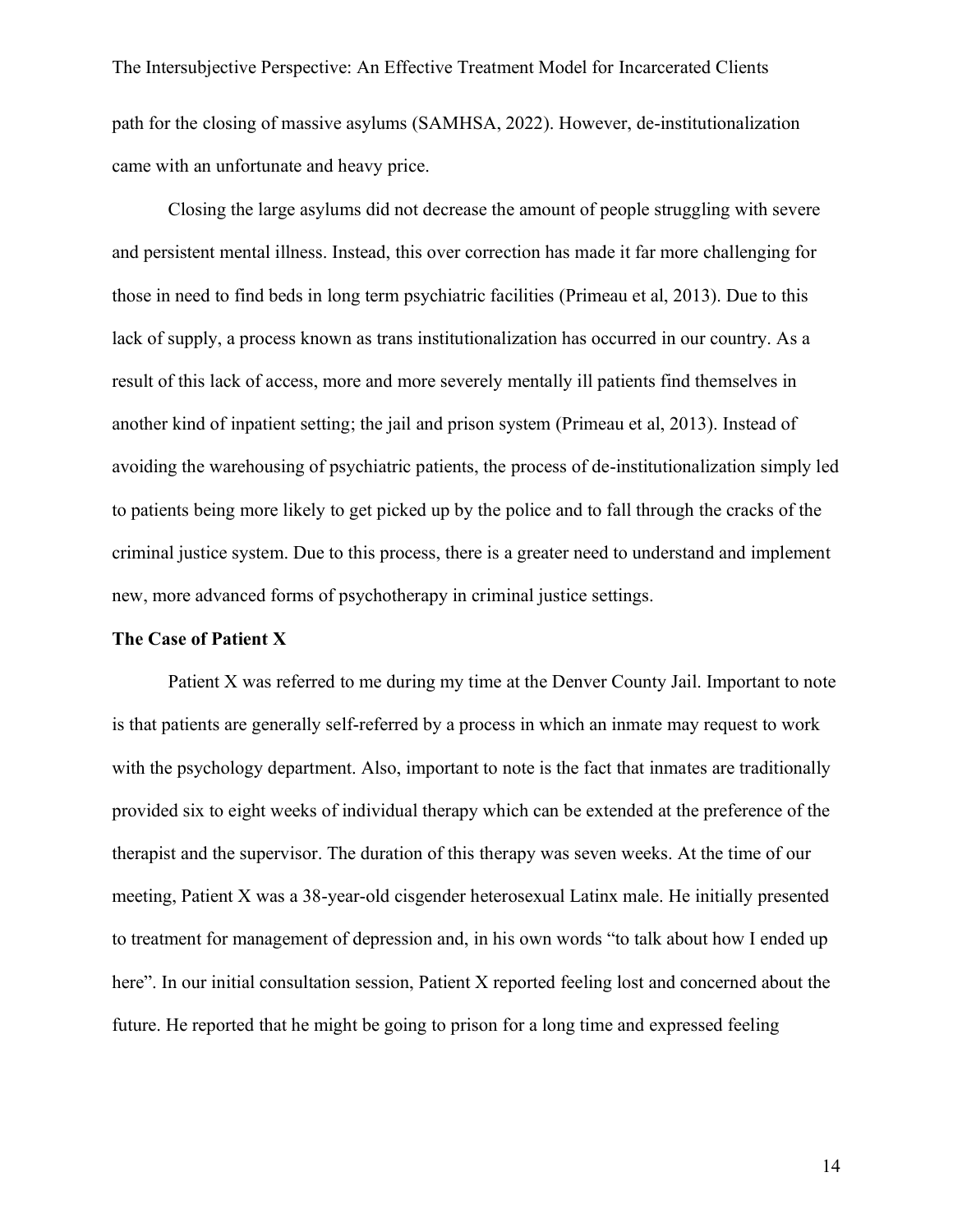The Intersubjective Perspective: An Effective Treatment Model for Incarcerated Clients ashamed of the fact that his actions may have led to his 5-year-old daughter growing up without him in her life.

Two important counter concepts ran through the entirety of our 7 sessions together. The first was that in our initial session, Patient X reported that he was a high-ranking cartel member. He also reported that he was a "shot caller" in the jail for the Latinx gang population, meaning that other inmates often deferred to him for the solving of problems, marching orders and leadership. Acts of violence committed in the jail often involved his approval or involvement. The second was that if you did not know any of these things about Patient X, you would most likely find him to be thoughtful, humble, conflicted and likeable. Initially, I wondered frequently about the dichotomy of these two ideas in the way that I understood patient X and whether these were signs of a narcissistic personality disorder or an antisocial personality disorder. However, it is important to keep in mind that diagnostic category may in fact obfuscate the truth of subjective experience, as opposed to illuminating it.

Patient X was born in a small town in Colorado, and directly into a family with connections to the cartel. Patient X did not remember much about his mother. He did recall that his mother had what he reflected on in our treatment as a drug problem. During one session. He discussed an early memory, around the age of 9 in which he recalls his mother belligerent and screaming in their house as he went up to his room and closed his door. He recalls that she left the family shortly after and that he had not seen his mother since. In discussing this moment during our session, Patient X stated "I think I was scared back then but it kind of makes me angry to talk about now". I asked him about his anger to which he explained "Moms aren't supposed to act that way. I think it was the first time I saw how crazy and out of control women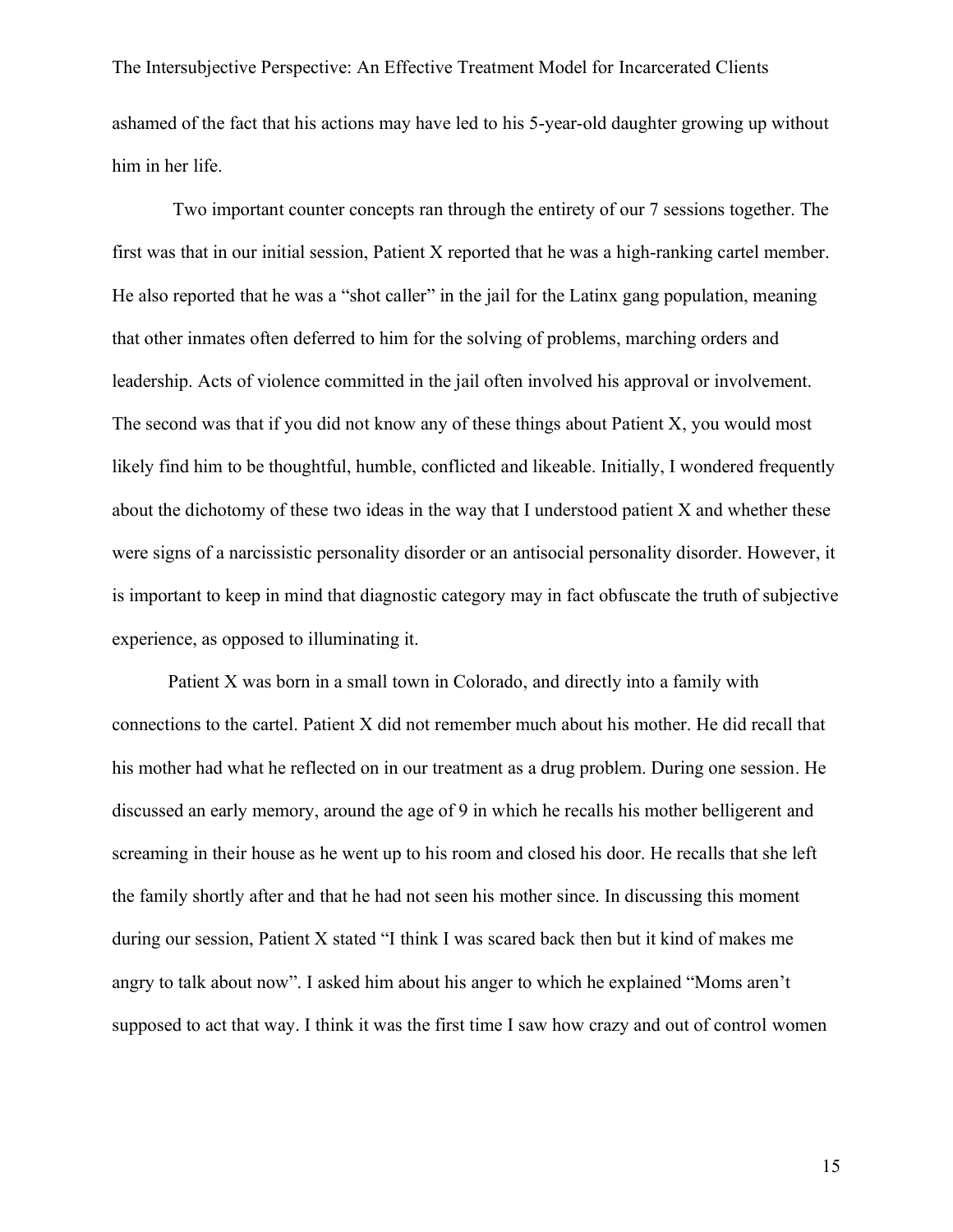The Intersubjective Perspective: An Effective Treatment Model for Incarcerated Clients could be". In this moment, we reflected on an already developing organizing principle that to be emotional was to be out of control and weak.

Upon the absence of his mother, Patient X's father would loom even larger in his life. In one of our earliest sessions he described his father as "Not being much bigger then I am now but he seemed like a giant". Patient Xs father further concretized the concept that showing emotion was not only weak, but was also "not something that men do". Patient X was beginning to learn that men were meant to be strong, logical, ruthless and the head of the family.

The year after his mom left, at the age of 10 years old, Patient X went on his first drug run with his father, bringing cocaine from one side of the country to the other. "I grew up pretty fast after that. My dad just started taking me with him. I didn't really have a choice and it was when I spent the most time with him". Family and crime became closely connected at a young age. Patient X quickly learned that the way to maintain his connection with the only caregiver still in his life was to "grow up fast" and follow in his father's footsteps. In later sessions, my attunements were about the dichotomy between Patient Xs love, and fear for his father. In some of our final sessions Patient X would acknowledge that he had been worried that if he had stopped going on these drug runs with his father, his father might have stopped loving him and left, much like his mother had. During these early years, patient X experienced, what we would come to see in our work, as a long list of traumatic and violent situations. Patient X recalled witnessing his father, and those close to his father brutally physically assaulting other people. In one session, Patient X recalled that at the age of 12, he watched his father remove the hand of a women with a machete to get the many bracelets she had around her wrist. Patient X recalls having a "complicated" relationship with his father as he grew old. He frequently spoke about how his father would encourage him to engage in criminal activity and recalls the "proud look"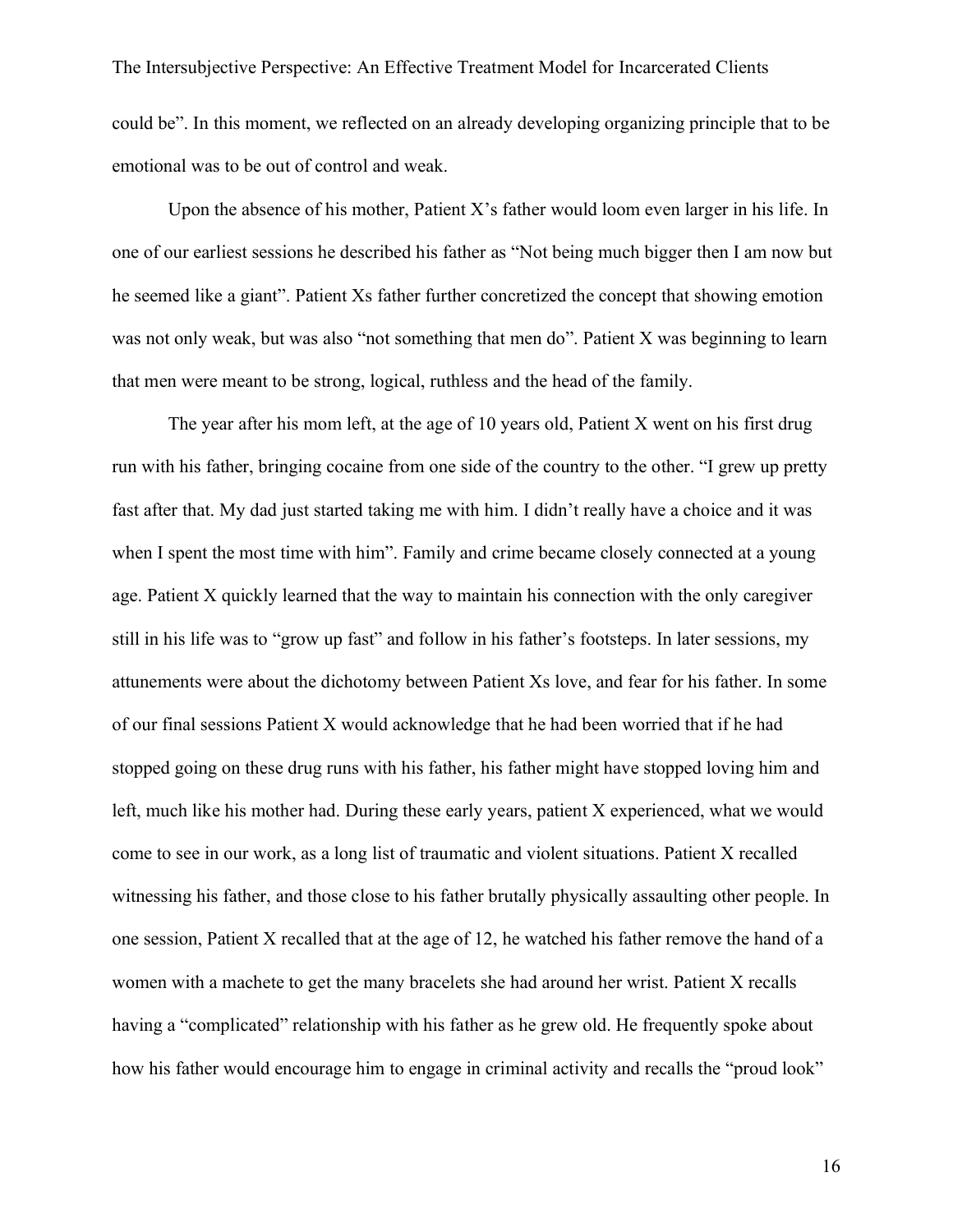The Intersubjective Perspective: An Effective Treatment Model for Incarcerated Clients on his father's face. He also recalls moments in which his father would beat or insult him for expressing fear or sadness. These moments of affect missatunment further concretized the importance of being "emotionally tough" and that expressing emotion was not only frowned upon, but was also potentially dangerous. In moments when I attuned to his feelings, or expressed that he had been through many traumatic experiences, Patient X initially reflected "I guess I must have been. I don't know. It's just the way things were so I didn't really know anything else". In comments like this we can see evidence of Patient X developing organizing principles about his role in the world, as well as his shifting baseline around danger and violence. In one session, I attuned to the fact that Patient X was "robbed of a normal childhood" and articulated that his fear of going to prison may have been partially due to the shame he felt of potentially robbing his daughter of a normal childhood. This was the first-time Patient X became tearful during our sessions.

Patient X found himself in and out of the prison system throughout most of his life and leading up to our meeting. He often described how exhausting this had gotten, and frequently reflected on the dynamics that came with incarceration. "If the guards are going to act like guards then the inmates are going to act like inmates" he stated as a matter of fact in one session. Although predominately a pre-reflective understanding that became illuminated more fully during our treatment, Patient X had some insight about how the prison system impacted his sense of self. In another session, Patient X bluntly stated "I can cry in here with you but if I go and do that out in the yard I'm putting myself in real danger". All of the messages passed down by his father, a man who also spent time in the prison system were being further concretized.

Spurred on by his father's praise for his criminal activity, Patient X became more involved in the cartel and received similar praise from other members of the cartel community.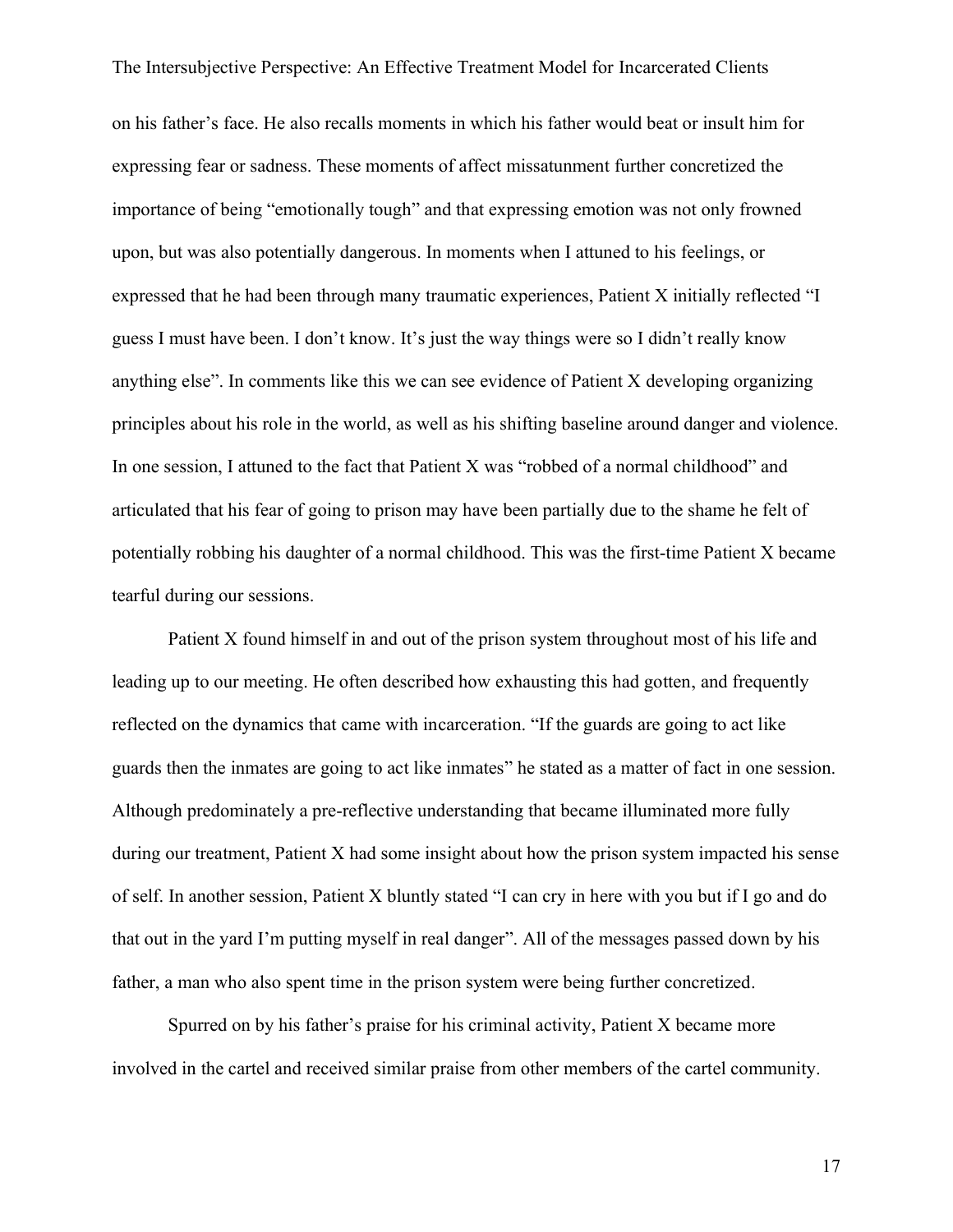Patient X learned quickly that violence and power were a means of getting respect, protection, money and success. However, by the time he found his way to me, he was also beginning to feel that he was losing more then he gained from these acts. With the potential for a longer sentence and the disconnection from his daughter, Patient X was beginning to feel new and confusing feelings such as regret, shame, and fear. Much emphasis was placed on attunement to the fear associated with opening up and acknowledgment of the fact that, despite not wanting to be sad, Patient X had been terribly sad many times throughout his life. As treatment progressed, Patient X was able to empathize with a part of himself that had been cut off and ignored throughout most of his life. He was able to acknowledge that he felt betrayed by his father who he experienced as having led him astray. In later sessions, early signs of the development of new organizing principles began to appear. In one session Patient X commented on a previous articulation made by me and stated "you mentioned that you've cried before and still think of yourself as a man. I've been thinking a lot about that. I didn't even realize that was an option. I didn't really have many options". Initially organized around the ideas that he was born to be a criminal, Patient X slowly began to recognize that he had in fact been a lonely child whose only way of maintaining family ties, was to enter the family "business". Close to the end of our treatment, Patient X responded much more strongly to the attunement of having been robbed of his early childhood.

There were also many signs that pointed to our relationship as being a novel and potentially corrective experience. Patient Xs ability to cry with a male therapist was a good marker that his ideas around masculinity, and the need for aggression to manage complex emotions were shifting. In the follow up session to Patient X's first time crying in session, we reflected back on that moment. I was able to attune both to the shame of crying, as well as the relief Patient X appeared to feel after this moment. In our second to last session Patient X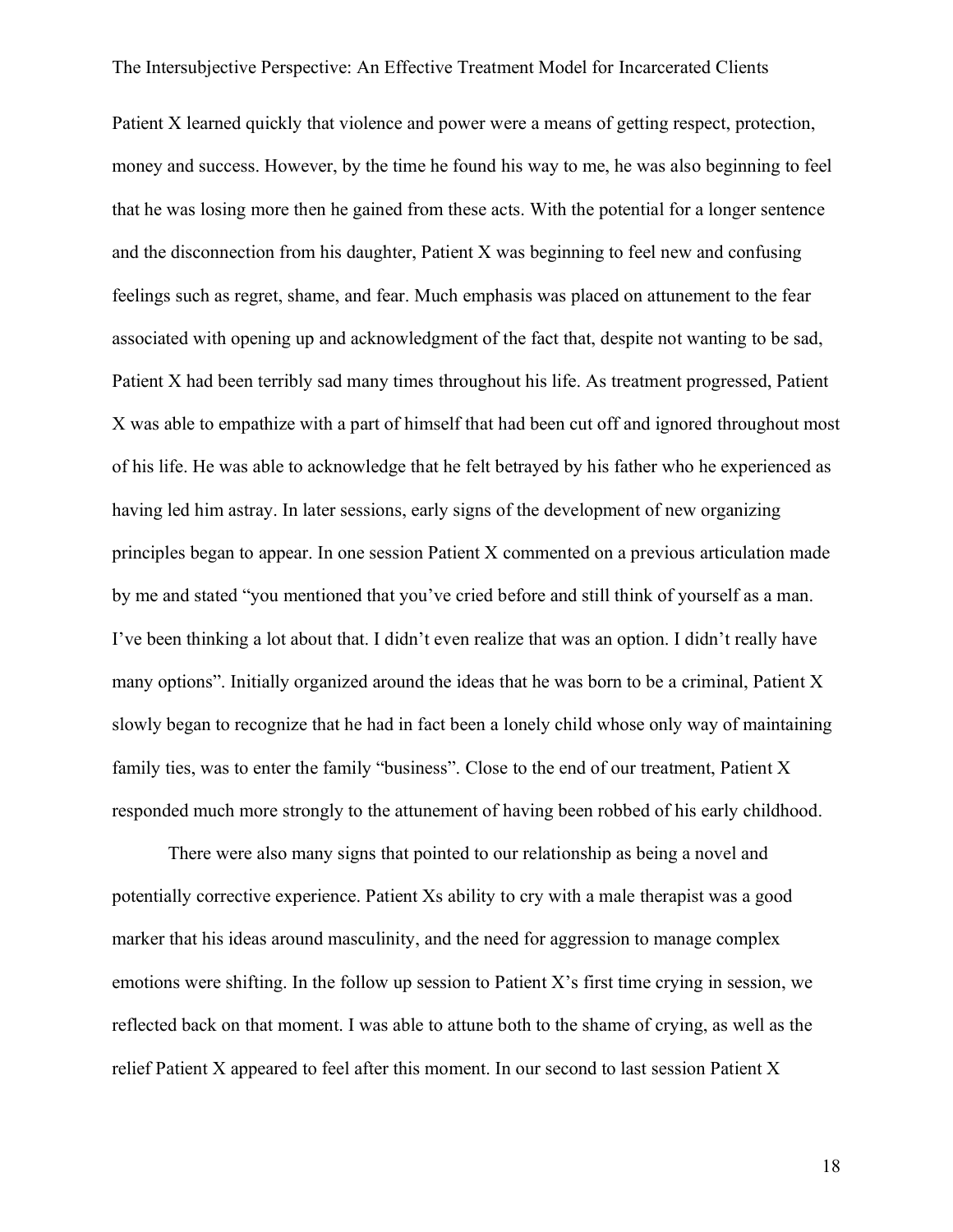reported that he had made significant changes to his role in the jail. As a high-ranking cartel member, Patient X reported that he had begun to be a source of support for other men in his pod. He described how after one of our sessions, he had returned to his cell and wondered if any of the other men had felt like he did. In our final therapy session together, Patient X presented as having developed the beginnings of a healthier self-experience. He showed an increased capacity to recognize and express affect and reported that he felt he could trust me and the therapy as a safe space where he could "just say what needs to be said".

#### **Treatment Outcome**

While treatment was shorter than most dynamic therapies, Patient X was able to reflect on seeds that were planted during the course of his treatment. Patient X was able to better understand the factors, outside of his control, that had led to the concretization of his criminal identity, and eventually led him to incarceration. He was also able to start to develop new and healthier ways of experiencing and understanding himself which included his role as a father, as well as his role as an unwilling participant in his father's life of crime. During treatment Patient X began the process of broadening his emotional vocabulary. By the end of our work together, Patient X was much more capable of acknowledging moments in his life that had been traumatic, painful, and upsetting. Similarly, Patient Xs ability to cry in session, especially with another man was a sign of the development of a healthier understanding of masculinity. These tearful moments were also beneficial in allowing Patient X to come into contact with split off feelings of sadness, as well as empathy for his predicament. Finally, Patient Xs' frequent acknowledgment that he had "never really talked about this stuff with anyone" points to the novelty of the relationship he had with me.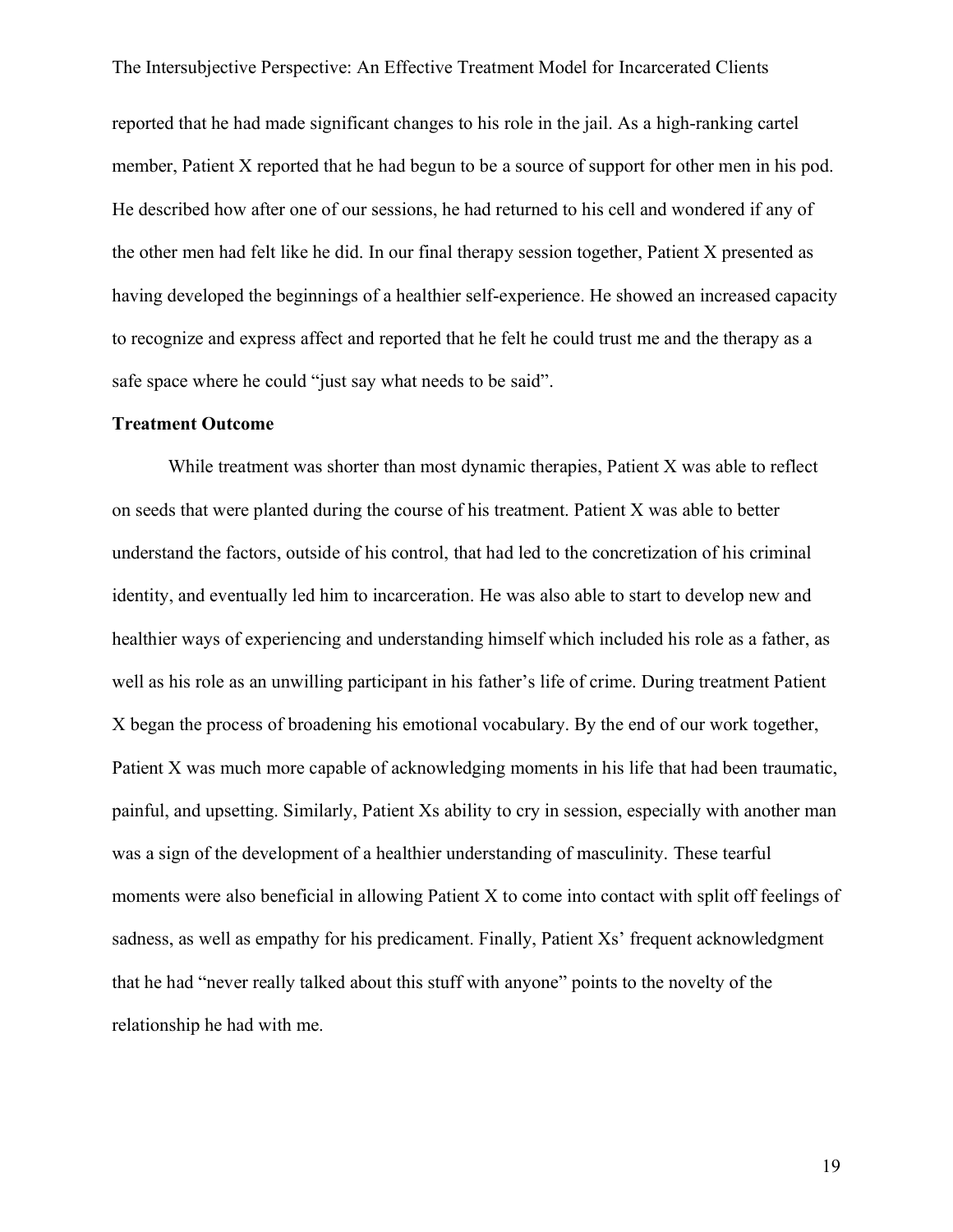The intersubjective field that Patient X found himself involved in with me, may have been unlike any other he had ever had in his life. As should be standard in all therapeutic alliances, my unconditional positive regard for Patient X was paramount. In his early development, Patient X had learned that the strong, violent and happy child gets loved, while the sad child gets beaten. In our therapy, Patient X found that I was equally curious and empathic regardless of how he was feeling. Unlike his father, I did not physically or verbally beat or invalidate Patient X when he began to explore feelings of sadness, fear and loss. Even more important were moments of intersubjective conjunction in which my own self-disclosure of my relationship to masculinity and sadness, helped to articulate a healthier way for Patient X to experience and understand his own latent sadness. It is possible that my identity as a man who had achieved success without engaging in crime, who was in touch with his feelings yet still able to work in the harsh environment of the criminal justice system, was an important factor in our work together. These factors may explain the rapid development of new organizing principles as I strived to make therapy a place where men were safe to approach discussions about feelings and were strong for allowing themselves to experience them.

There is a high likelihood that new organizations may have faded into the background since working with this client. While new organizing principles can be developed and concretized with long term treatment, old patterns of organization tend to resurface in times of stress, and especially when clients find themselves in old yet familiar contextual environments and circumstances (Buirski et. al, 2020). Upon the conclusion of our work together, and even at the end of my time at Denver County Jail, Patient X was still awaiting trial and may have received a prison sentence. Patient X was able to acknowledge that his capacity to connect with his feelings was impart due to the safety of our therapeutic alliance. He also recognized the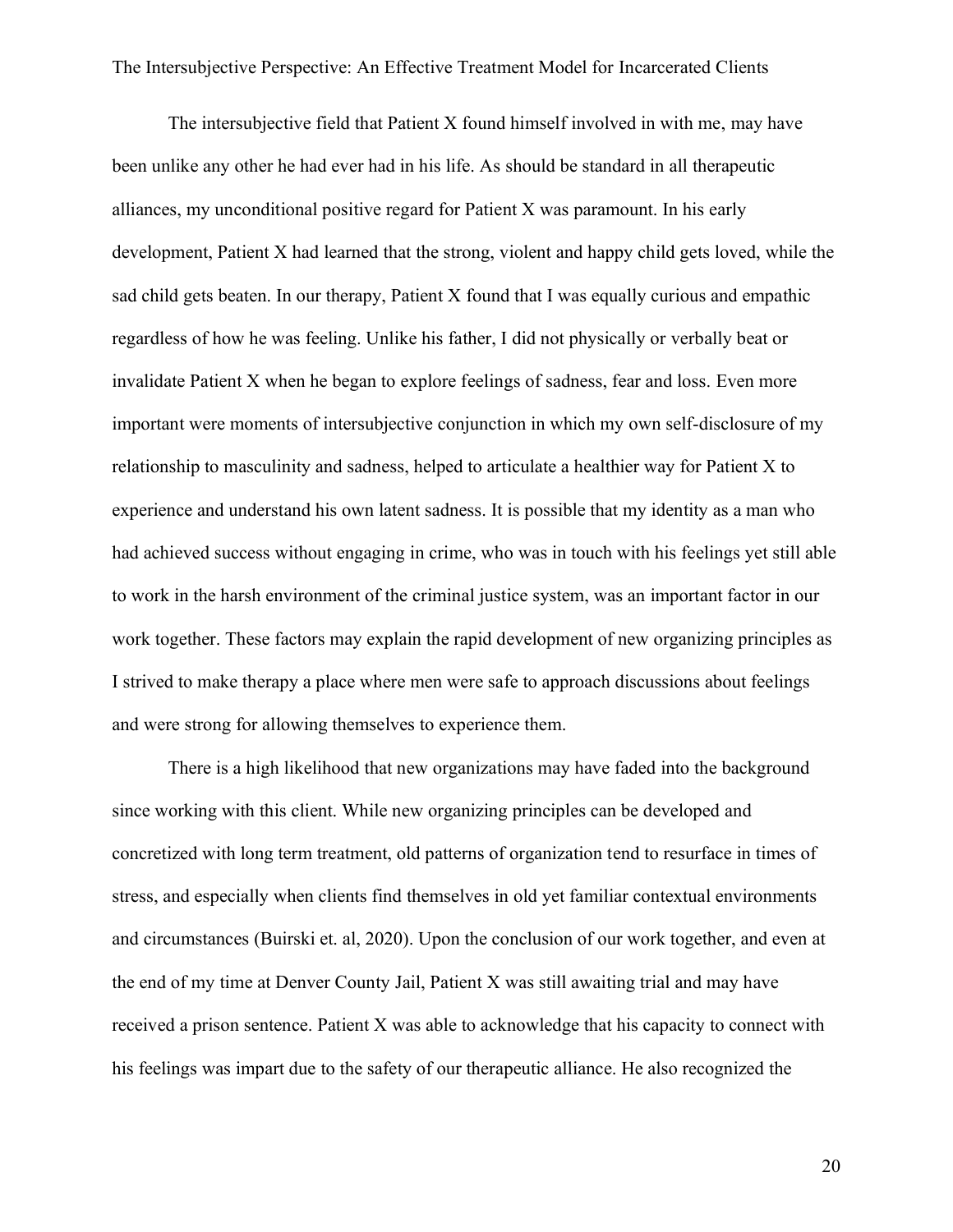The Intersubjective Perspective: An Effective Treatment Model for Incarcerated Clients adaptive nature of shunting off feelings such as sadness, fear and anxiety, as well as the potentially dangerous implications of showing this "weakness" to others while incarcerated. **Discussion**

From the lens of the Intersubjective perspective we can see that Patient X, along with many forensic cases, are fertile ground for a more relational approach to therapy. Patient X's experience of himself, others and society was drastically shaped by early missatuned experiences. In the case of Patient X, missatunement to his authentic nature, as well as to his feelings, wants and needs, developed organizing principles that eventually led this patient to the jail and prison system. We might also take note of the ways in which jails and prisons further concretize inmates around organizations of being violent, unlovable, and beyond help or reform. It is especially important then for clinicians working with patients in the criminal justice system to work as a counterbalance to a system that tends to swallow patients whole. We come to better understand Patient X through the understanding of traumatic experiences early on in his development, and the impact that they had on his ideas about violence and masculinity.

As mentioned, it is likely that, due to the context of jail, Patient X may have found safety in reverting back to older organizing principles. However, the course of therapy highlights two important points about the benefits of the Intersubjective perspective. First, my work with Patient X highlights the importance of providing jails and prisons with more clinical staff capable of providing longer term therapy to incarcerated clients. Clinicians in the correctional world are constantly fighting to counterbalance long histories of relational missatunment, as wells as systemic and contextual impacts on the concretization of pre-existing organizing principles. Seven sessions are not nearly enough to fully illuminate a whole subjective universe. Secondly, my seven weeks of work with Patient X highlights the strength of the Intersubjective perspective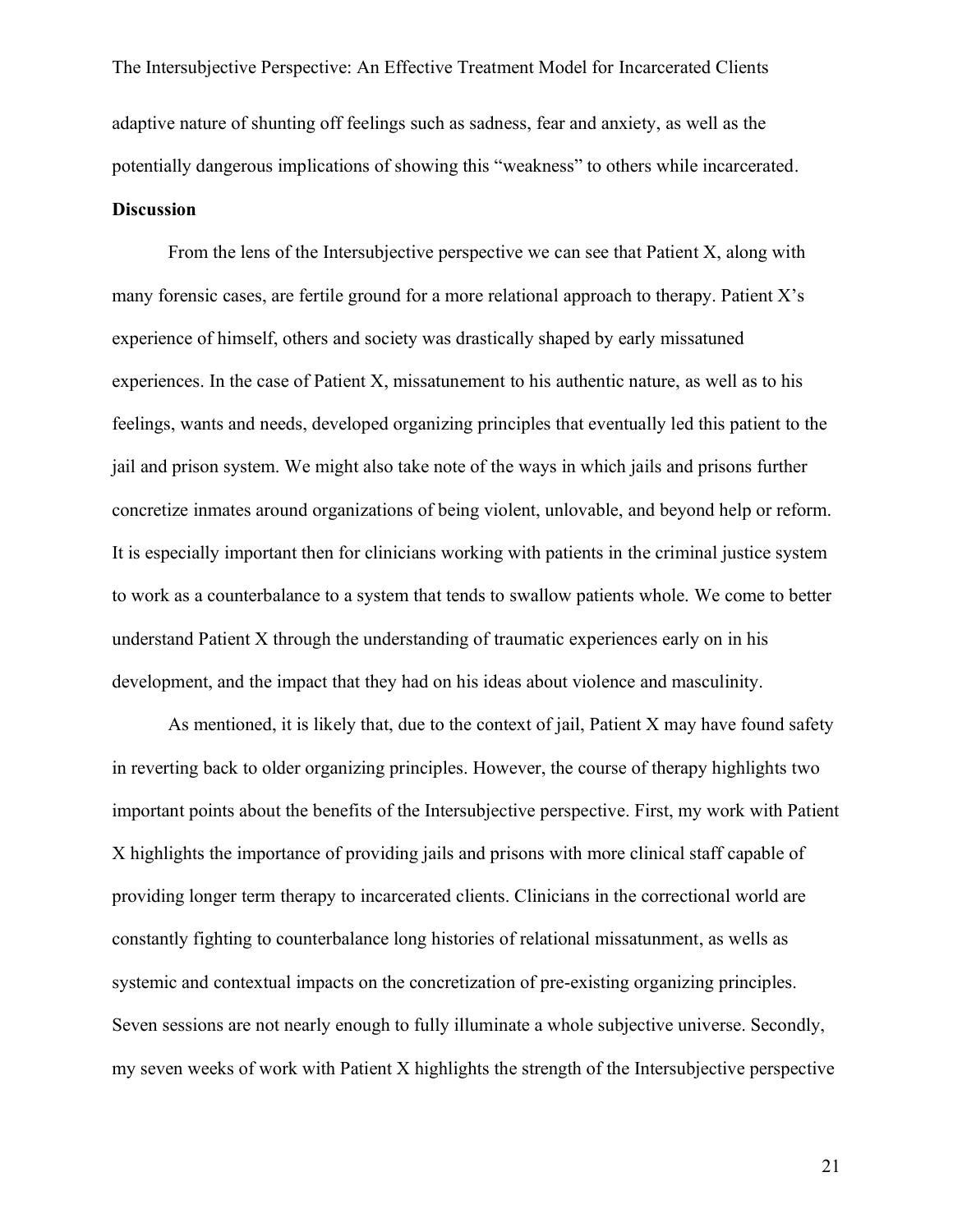in this setting. Although a tree may not have been grown, seeds were certainly planted. In only seven sessions, Patient X was able to vastly increase insight around his development, the ways he had been missatuned to, and his capacity for new ways of being in the world. In our final moments of work together, Patient X simply stated "If I had been given a choice, I might have said no. I might have chosen differently". Many patients in the criminal justice system world may also come to this subtle yet profound insight as well. However, this will only occur if the clinical community helps to provide patients in this setting the opportunity to rewrite their narratives and reach for a new experience unlike any they have had before.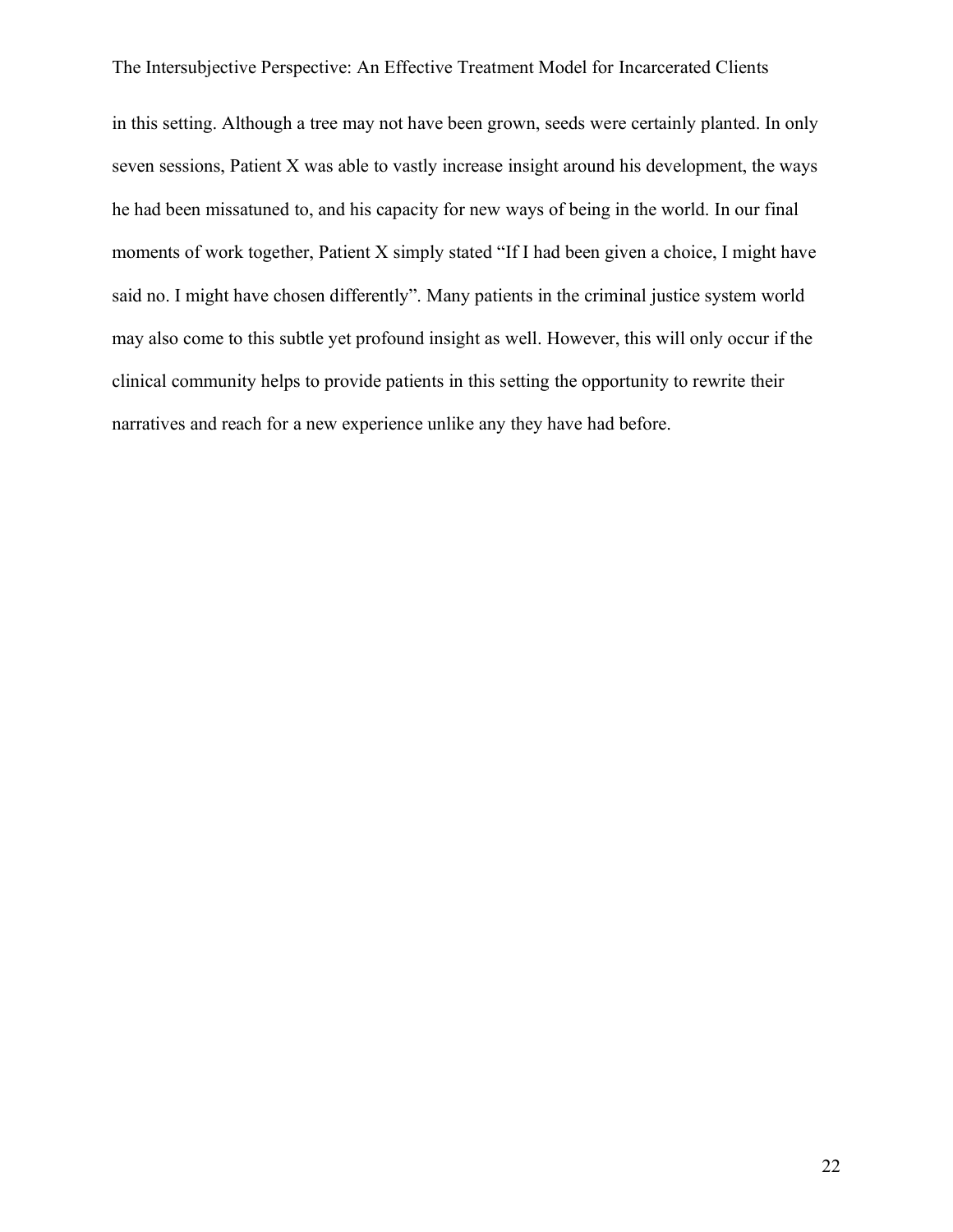# **References**

- Altman, N. (2010). *The analyst in the inner city: Race, class, and culture through a psychoanalytic lens*. Routledge.
- Atwood, G. & Stolorow, R. D. (2014). *Structures of subjectivity: Explorations in psychoanalytic phenomenology and contexualism.* New York, NY: Routledge.
- Beebe, B., & Lachmann, F. (1998). Co-constructing inner and relational processes: Self and mutual regulation in infant research and adult treatment. *Psychoanalytic Psychology*, 15, 480-516.
- Bronfenbrenner, U. (1979). The ecology of human development: Experiments by nature and design. Cambridge, MA: Harvard University Press.
- Buirski, P., Haglund, P., & Markley, E. (2020). *Making sense together: The intersubjective approach to psychotherapy* (2nd ed.). Rowman & Littlefield.
- Doctors, S. R. (2007). On utilizing attachment theory and research in self psychological/intersubjective clinical work. In, Buirski, P. and Kottler, A. *New developments in self psychology practice.* Lanham, MD: Jason Aronson, pp. 23-48.

Freud S. (1920). *Beyond the Pleasure Principle*, Standard Edn, Vol. XVIII. London: Hogarth. Freud, S., & Gay, P. (1999). *The freud reader*. Norton.

Freud S. (1915a). *Instincts and their Vicissitudes*, Standard Edn, Vol. XIV. London: Hogarth.

Lachmann, F. M. (2000). *Transforming aggression: Psychotherapy with the difficult-to-treat patient*. Jason Aronson.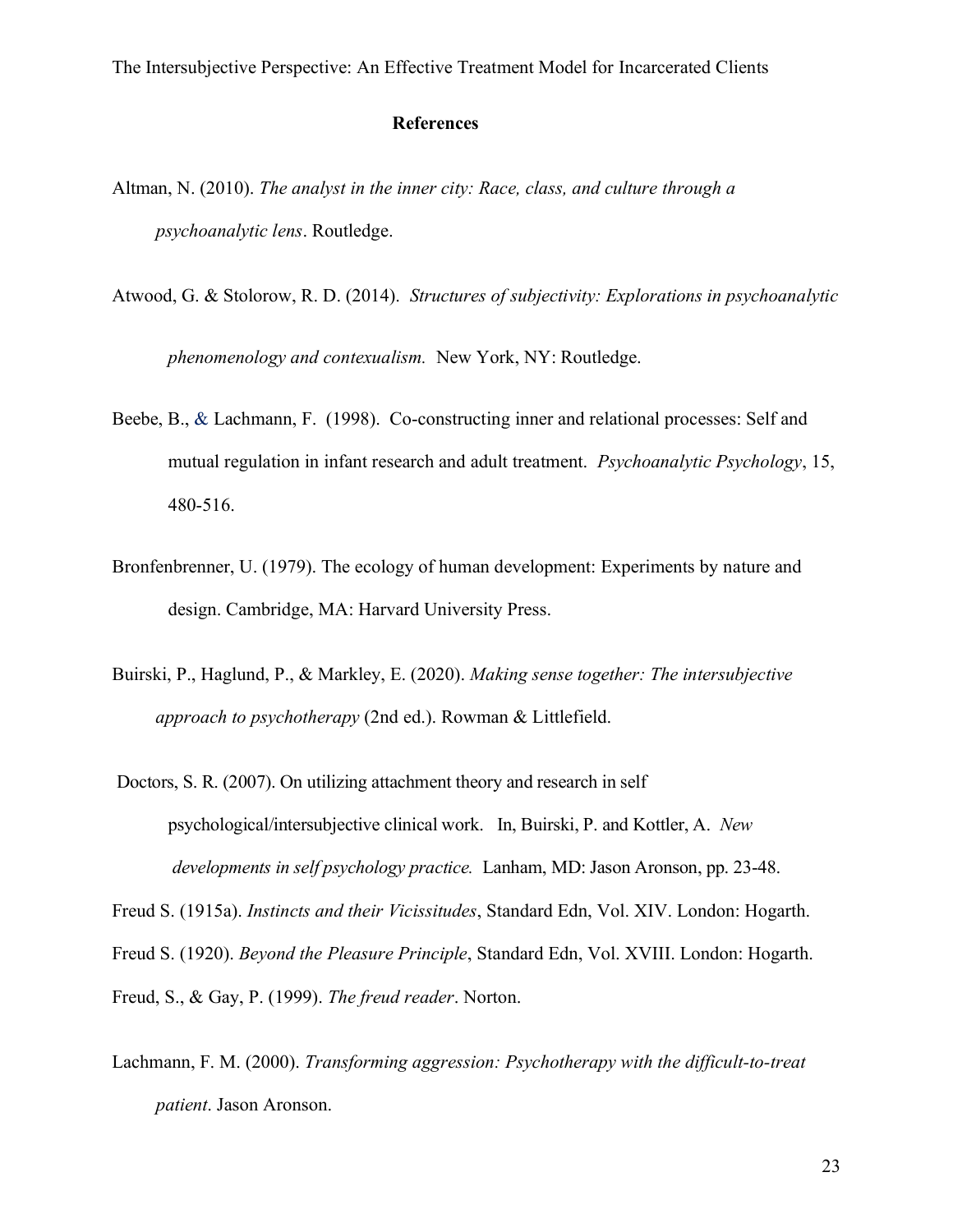- Merriam-Webster. (n.d.). *Attuned definition & meaning*. Merriam-Webster. Retrieved April 29, 2022, from https://www.merriam-webster.com/dictionary/attuned
- Orange, D., Atwood, G., & Stolorow, R. (1997). *Working intersubjectively: Contextualism in*

*psychoanalytic practice*. Hillsdale, NJ: Analytic Press.

- Primeau, A., Bowers, T. G., Harrison, M. A., & XuXu. (2013). Deinstitutionalization of the mentally ill: Evidence for transinstitutionalization from psychiatric hospitals to penal institutions1. *Comprehensive Psychology*, *2*(1).<https://doi.org/10.2466/16.02.13.cp.2.2>
- *Reflecting on JFK's legacy of community-based care*. SAMHSA. (n.d.). Retrieved April 29, 2022, from https://www.samhsa.gov/homelessness-programs-resources/hpr-resources/jfkslegacy-community-based-care
- Shedler, J. (2011). The efficacy of psychodynamic psychotherapy. *Psychodynamic Psychotherapy Research*, 9–25. [https://doi.org/10.1007/978-1-60761-792-1\\_2](https://doi.org/10.1007/978-1-60761-792-1_2)
- Simmons, J. A., & Antshel, K. M. (2020). Bullying and depression in youth with ADHD: A systematic review. *Child & Youth Care Forum*, *50*(3), 379–414. https://doi.org/10.1007/s10566-020-09586-x
- Spapens, T., & Moors, H. (2019). Intergenerational transmission and organised crime. A study of seven families in the south of the Netherlands. *Trends in Organized Crime*, *23*(3), 227– 241. https://doi.org/10.1007/s12117-019-09363-w